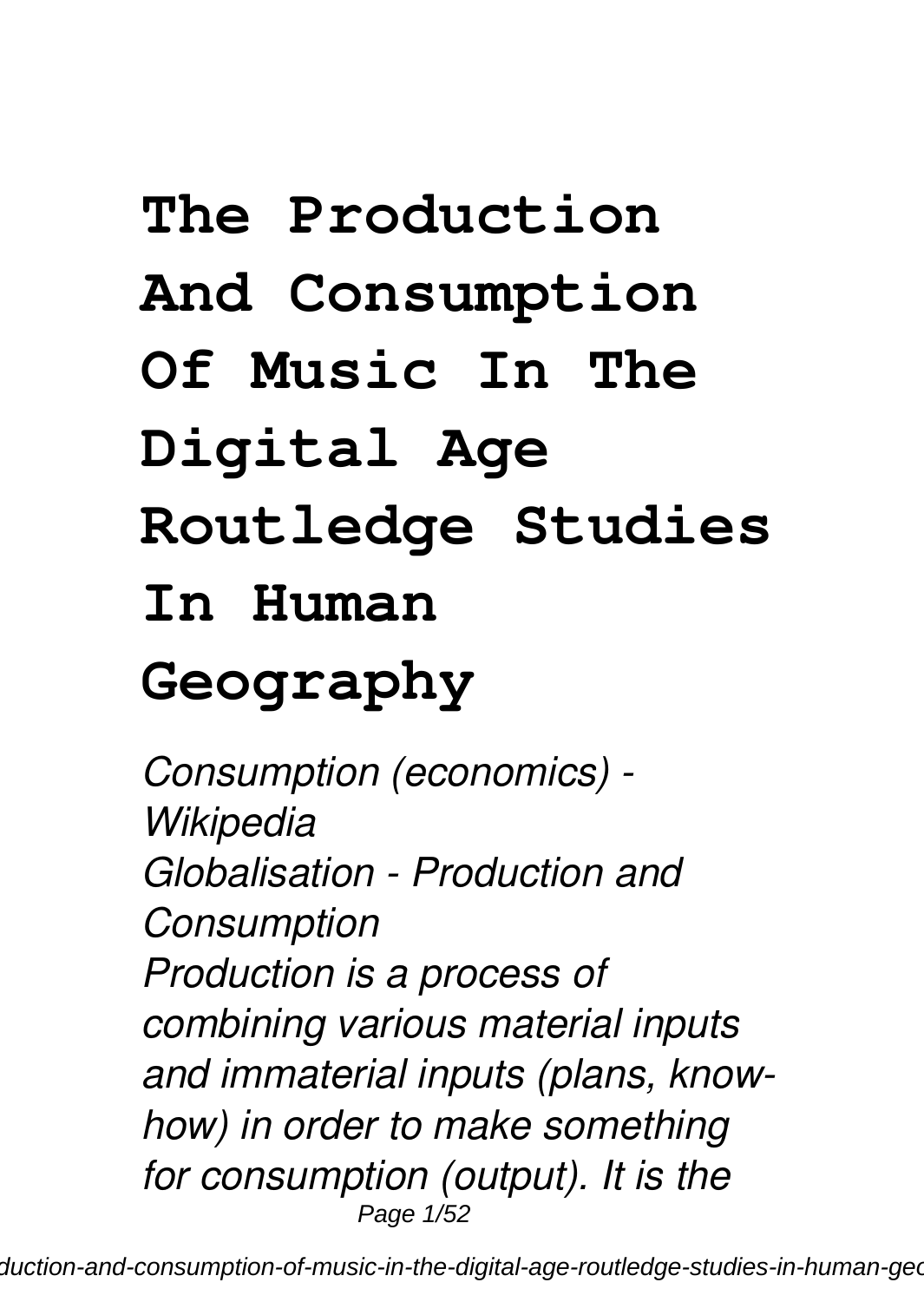#### *act of creating an output, a good or service which has value and contributes to the utility of individuals. The area of economics that focuses on production is referred to as production theory, which in many respects is similar to*

*...*

*Externalities in Production and Consumption Economics: Production, Distribution and Consumption An Essay on Economic Theory (Part 1: Production, Distribution, and Consumption) by Richard Cantillon The Story of Stuff Everything is connected — Responsible consumption \u0026 production Rise of Mass Production and ConsumptionFrom production to* Page 2/52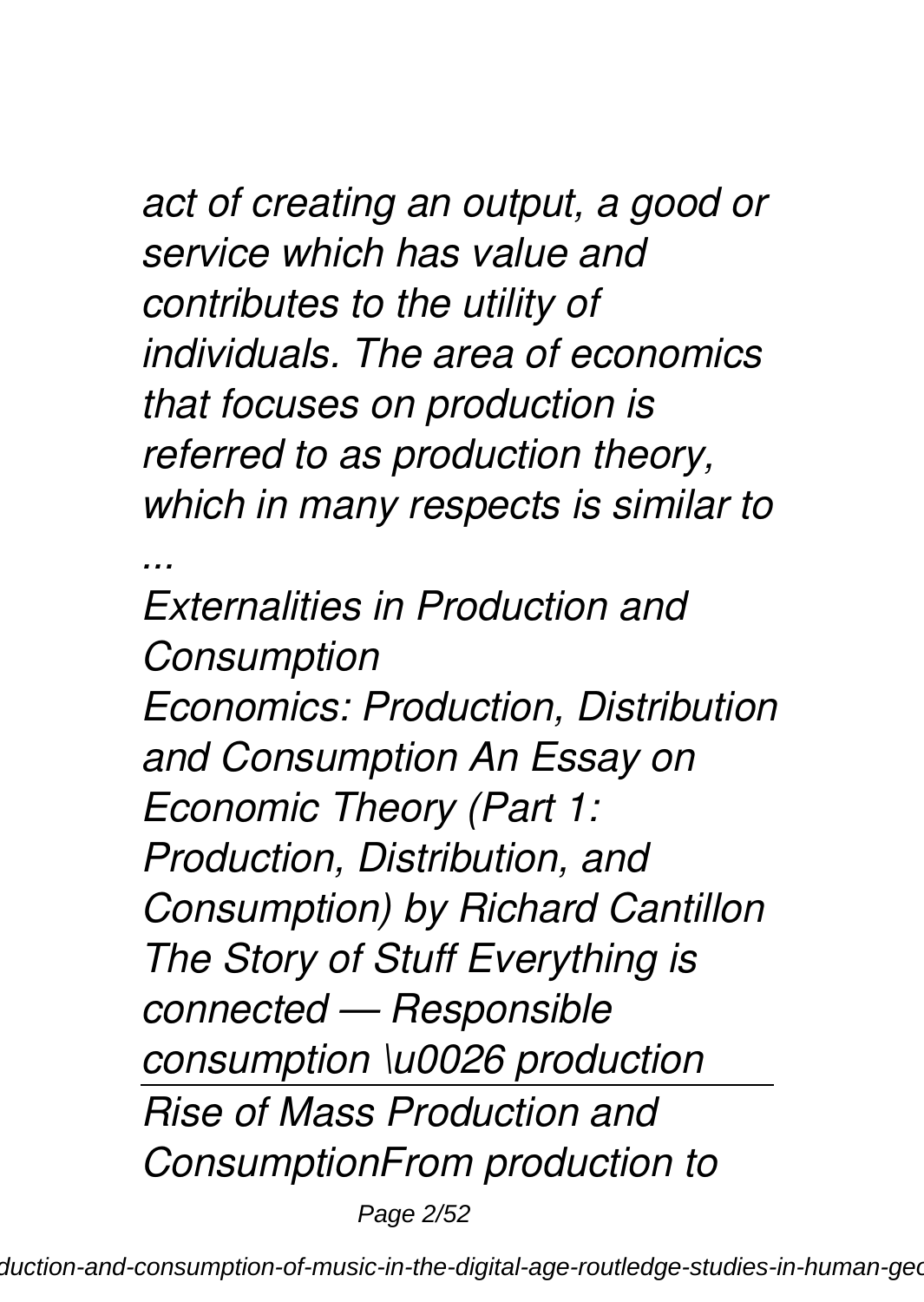*consumption Sustainable Development Goal 12 - Responsible Consumption and Production - Sami Kara History and Origins of Tea*

*SDG 12 | Sustainable Consumption and Production Patterns2030- SDG 12- Responsible Consumption and Production- Ted talks Production, Consumption, and Trade in the Standard Model What you don't Understand about Money - Production and Consumption How a Book is Made How We Can Make the World a Better Place by 2030 | Michael Green | TED Talks Step Up Your Mixing (Read These Books) 4 Production \u0026 Recording Books You Need To Read | FAQ Friday - Warren Huart: Produce*

Page 3/52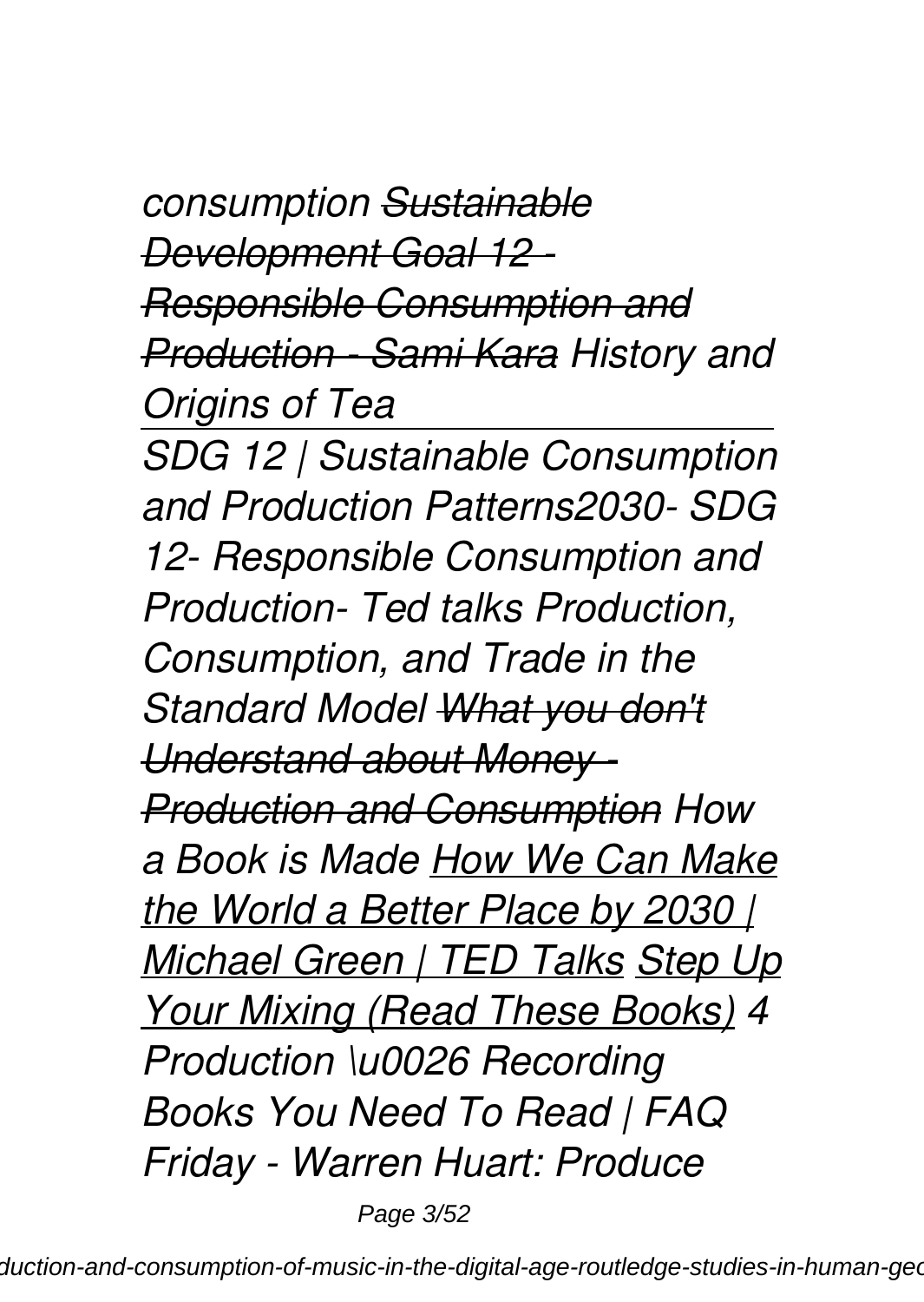*Like A Pro Book Printing - The Self Publishing Process Book Printing and Manufacturing- A Guided Tour Retailers, Wholesalers and Distributors Responsible consumption -- the soft power of story telling: Guido Palazzo at TEDxLausanne Fully Automatic BookBinding Machine - Layflat Photobooks - Automatica HS - Photostory 5 Gifts for Music Producers [Books] | Zaytoven, Music Business, Mixing and More Producers and Consumers | Social Studies for Kids | Kids Academy Substitutes Complements In Production in Consumption Lets Talk About Music Production Books Clothing: The Ethics of Production and Consumption*

Page 4/52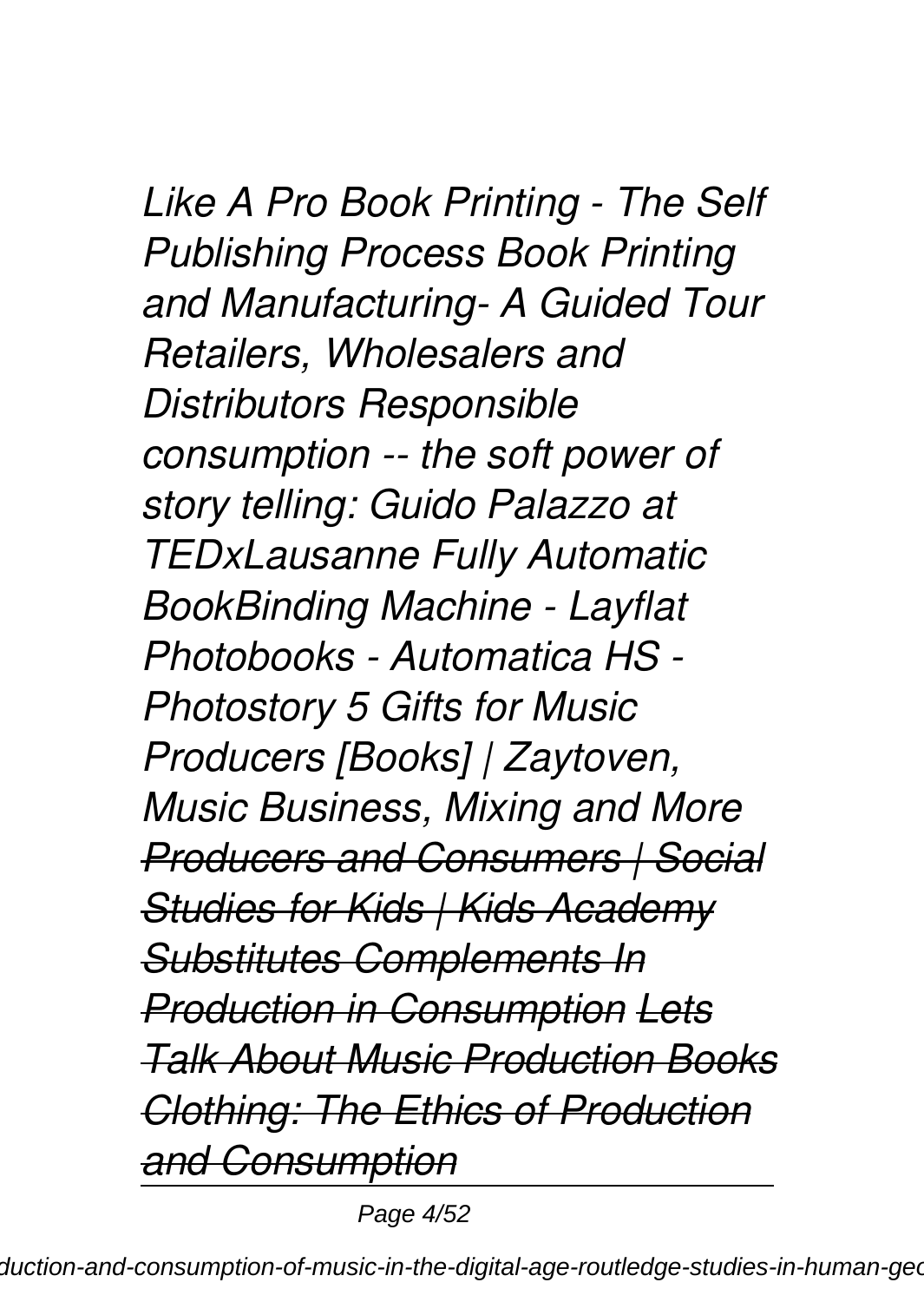*Rise of Mass Production and Consumption (Part 1) - The Making of a Global World | Class 10SDG 12: Explaining responsible consumption and production Book Production From Start To Finish, Digital Printing and Binding Perfect Bound Books My TOP 5 Mixing and Music Production Books of 2019 The Production And Consumption Of*

*7-12. Goal 7: Energy. Goal 8: Economic Growth. Goal 9: Infrastructure, industrialization. Goal 10: Inequality. Goal 11: Cities. Goal 12: Sustainable consumption and production. 13-17. Goal 13 ...*

*Sustainable consumption and production – United Nations ...*

Page 5/52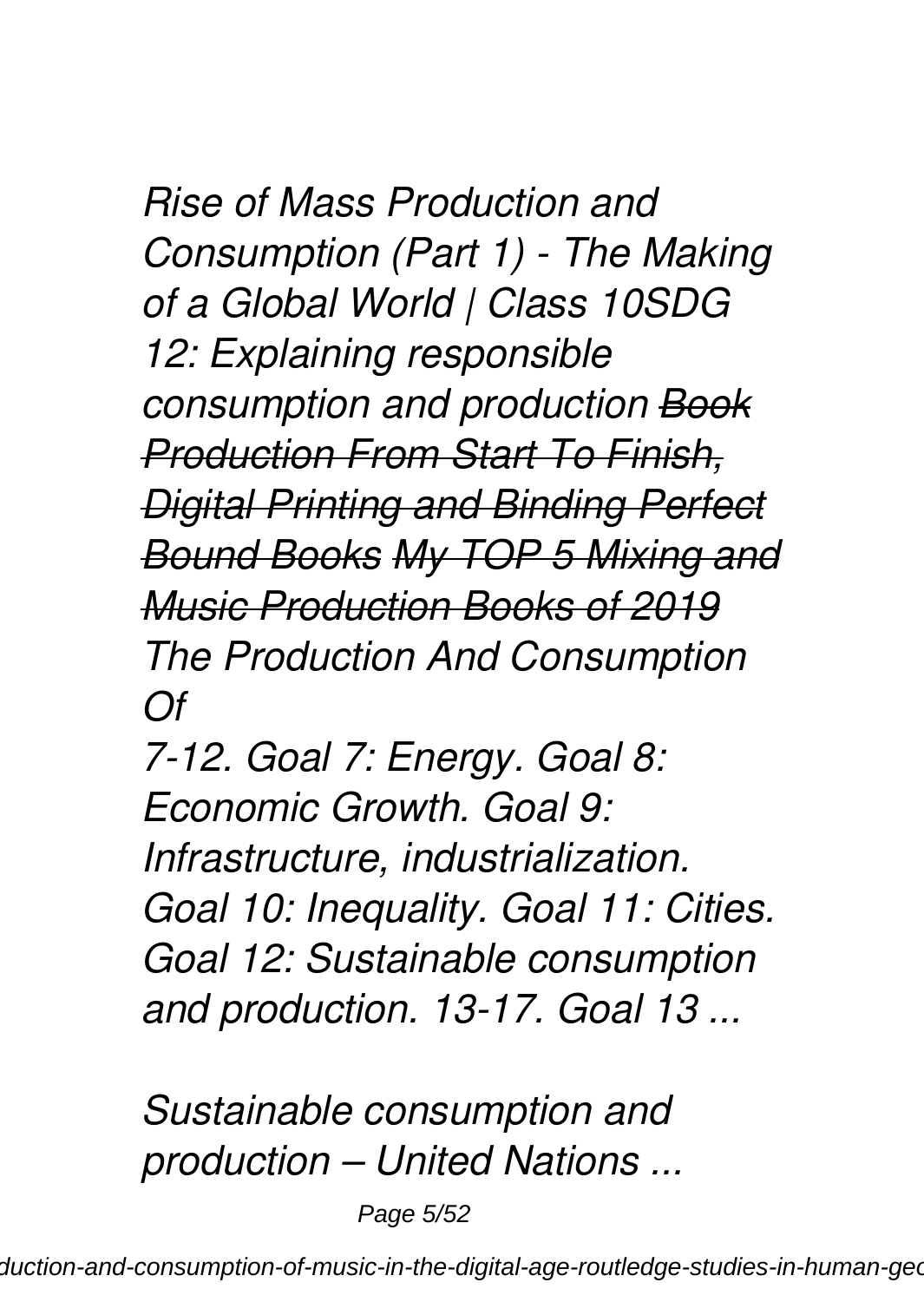*Energy production and consumption by source. Energy mix. Electricity mix. This page focuses on total energy and electricity consumption, without digging into the details on where this energy comes from, and how sources are changing over time.*

*Energy Production and Consumption - Our World in Data Production and Consumption are two very significant process in a business cycle. These two processes are where product (or services) is made, and obtained by the consumers. Both of these activities involve two sides of people --the suppliers and the consumers.*

Page 6/52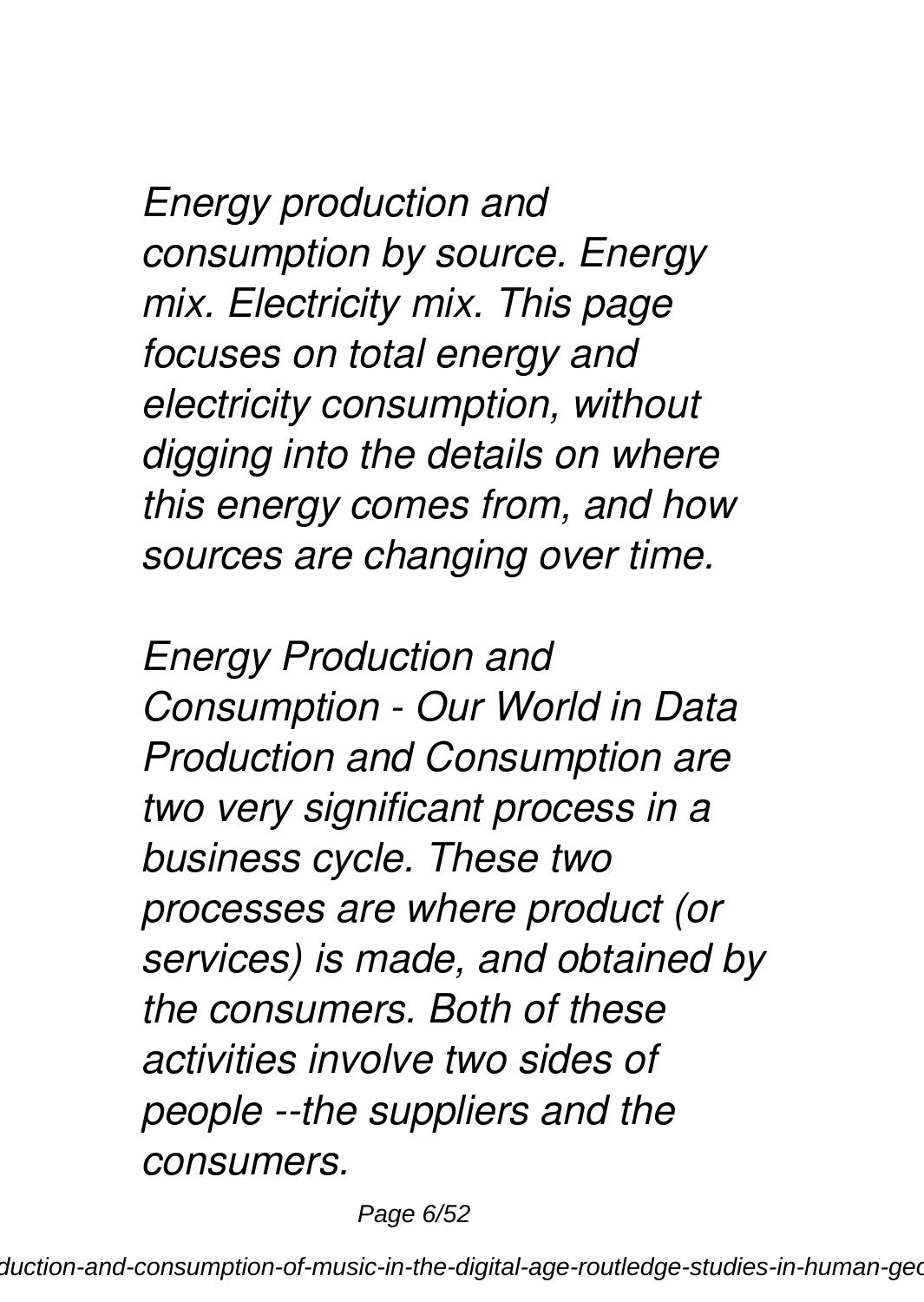*Production and Consumption - Home (Introduction) Implement the 10-Year Sustainable Consumption and Production Framework Implement the 10?Year Framework of Programmes on Sustainable Consumption and Production Patterns, all countries taking action, with developed countries taking the lead, taking into account the development and capabilities of developing countries. Target 12.2*

*Goal 12: Responsible Consumption and Production | The ... Production and Consumption: What is Globalisation? Globalisation is a simple term, yet it is hard to be*

Page 7/52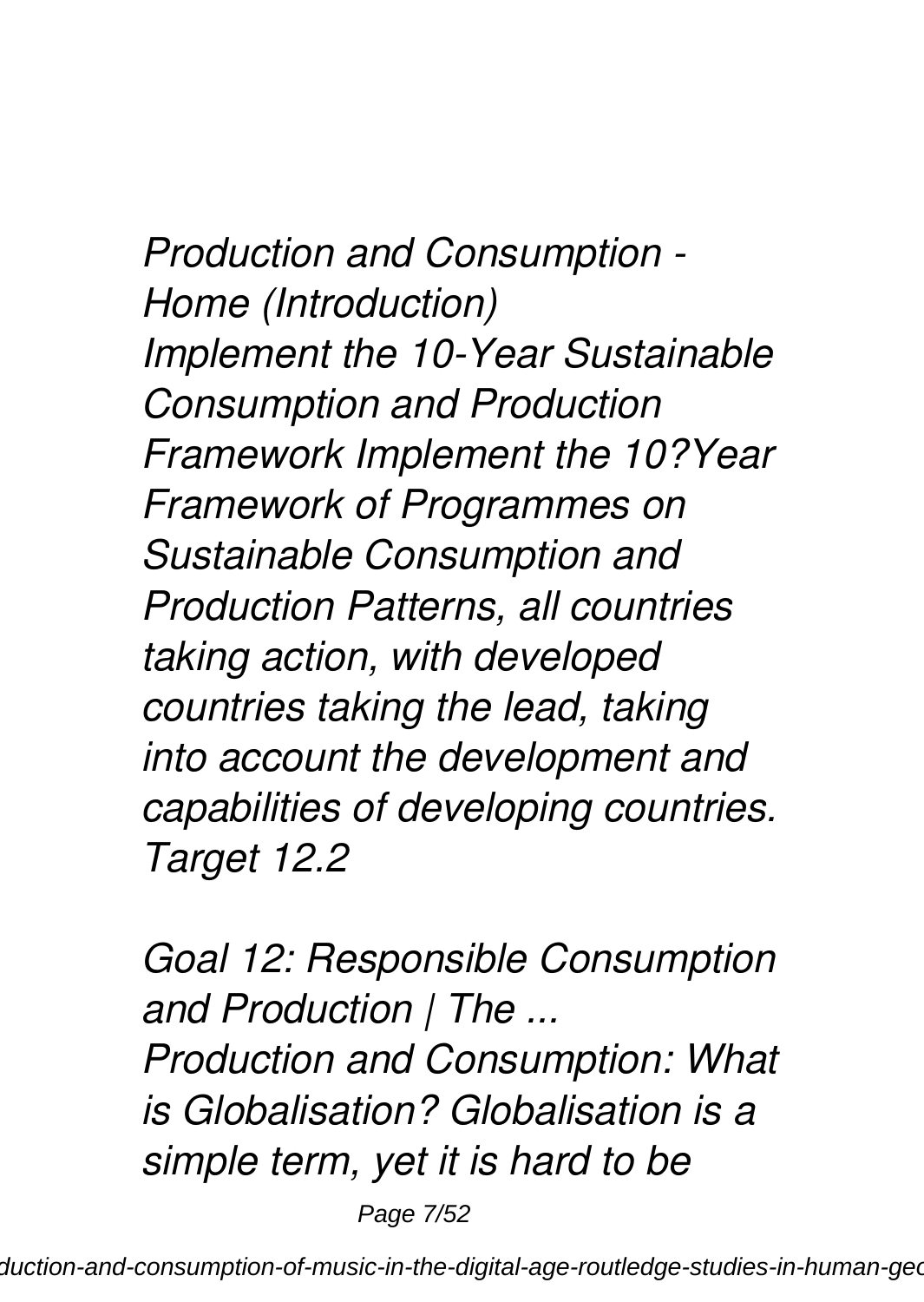*defined. With the advancement of Information Communication and Technology, the world has become more and more interconnected. Never before in human history has such intense relationship with each other. The relationship is built up through ...*

*Globalisation - Production and Consumption Sustainable production and consumption can be defined as production and use of products and services in a manner that is socially beneficial, economically viable and environmentally benign over their whole life cycle. The journal aims to provide a leading platform for publishing high-quality*

Page 8/52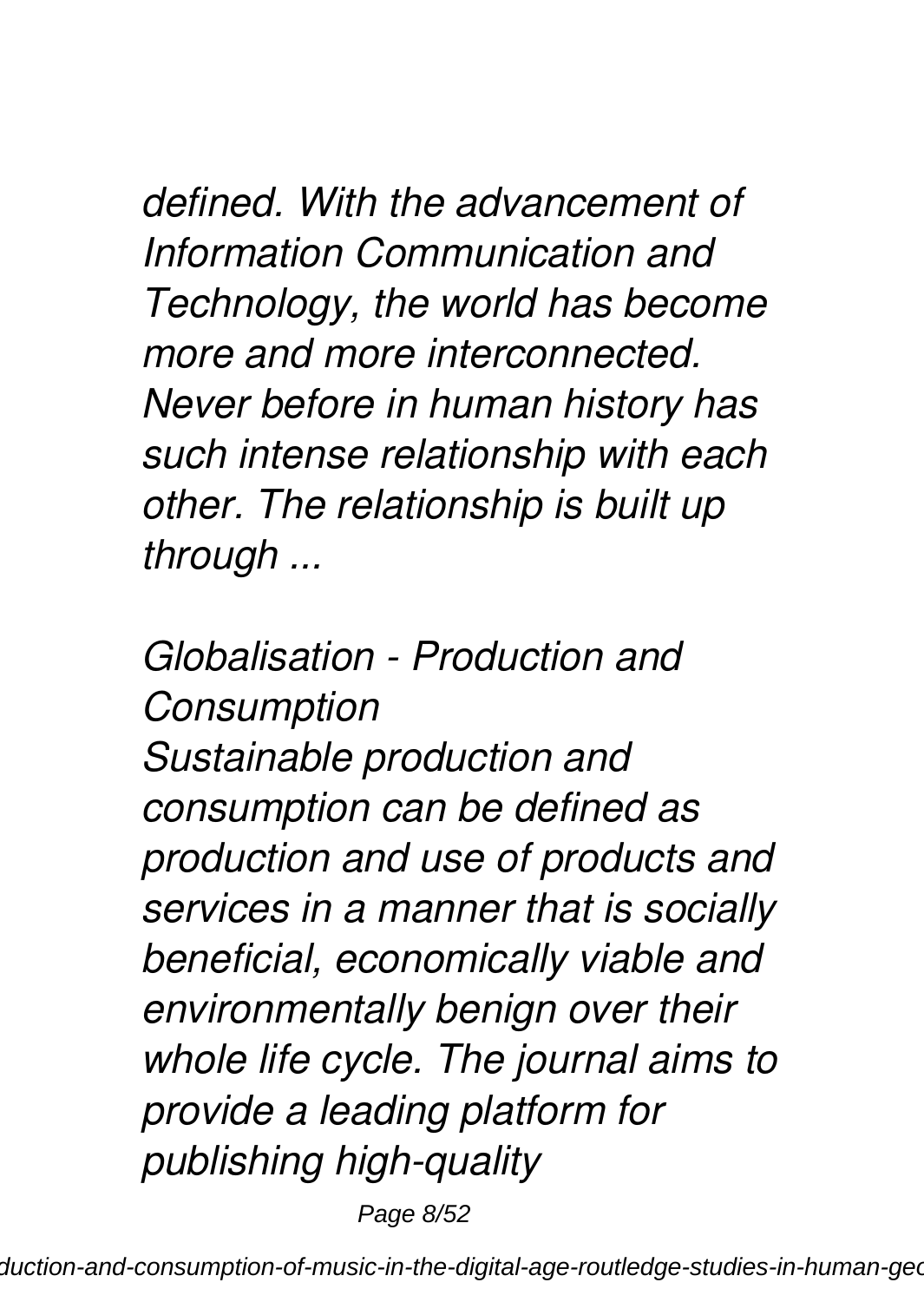#### *interdisciplinary... Read more*

*Sustainable Production and Consumption - Journal - Elsevier Production is a process to make a product using four factors of production. Land, Labor, Capital and entrepreneur. Production is the process which change one object into another. consumption is the use of products, usually measured as purchase of end of the production line goods and services. 747 views.*

*What is the difference between production and consumption ... Consumption and household production. Aggregate consumption is a component of aggregate*

Page 9/52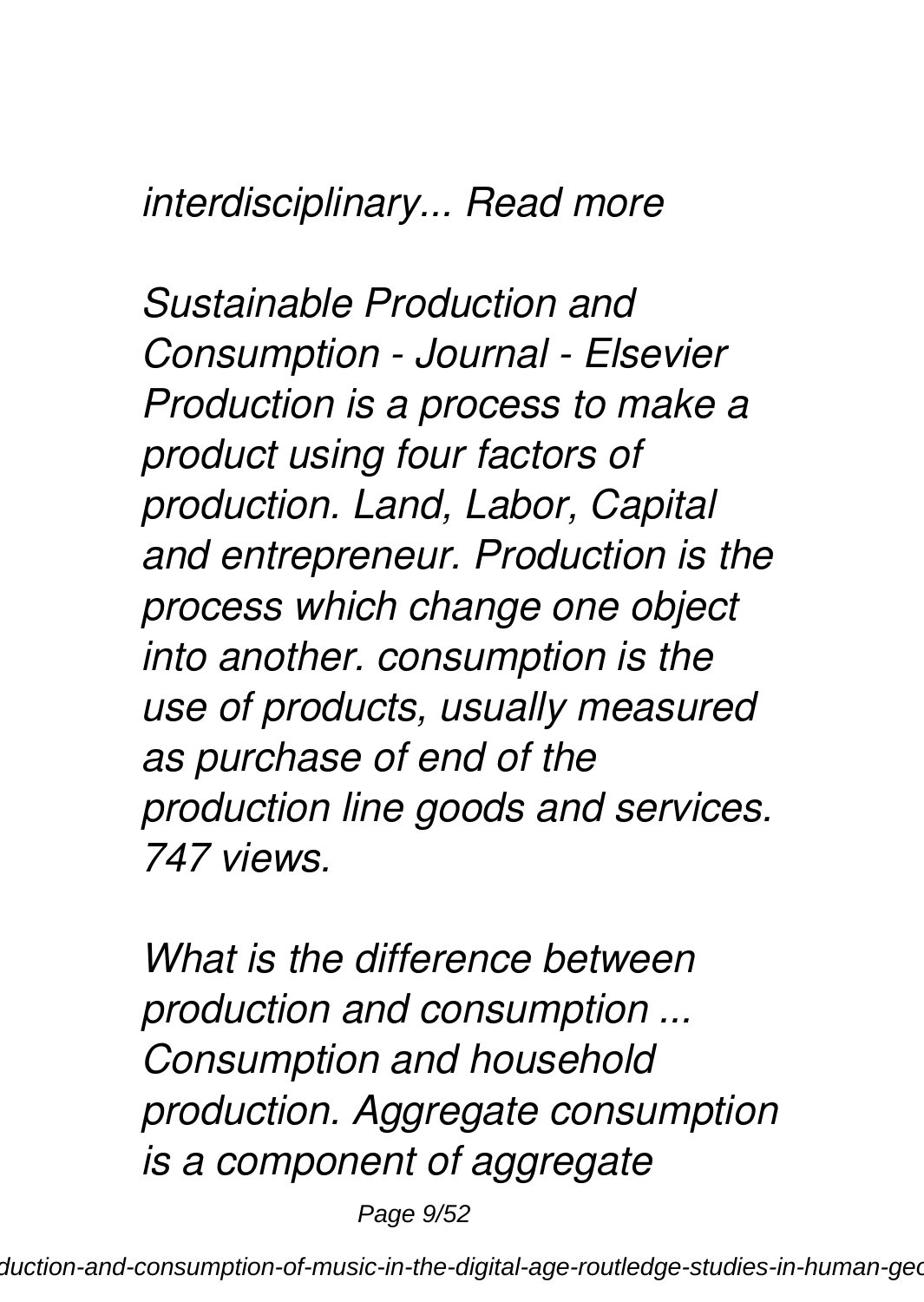# *demand. Consumption is defined in*

*part by comparison to production. In the tradition of the Columbia School of Household Economics, also known as the New Home Economics, commercial consumption has to be analyzed in the context of household production. The opportunity cost of time affects the cost of homeproduced substitutes and therefore demand for commercial goods and services.*

*Consumption (economics) - Wikipedia Worldwide consumption and production, a driving force of the global economy, rely on the use of the natural environment and*

Page 10/52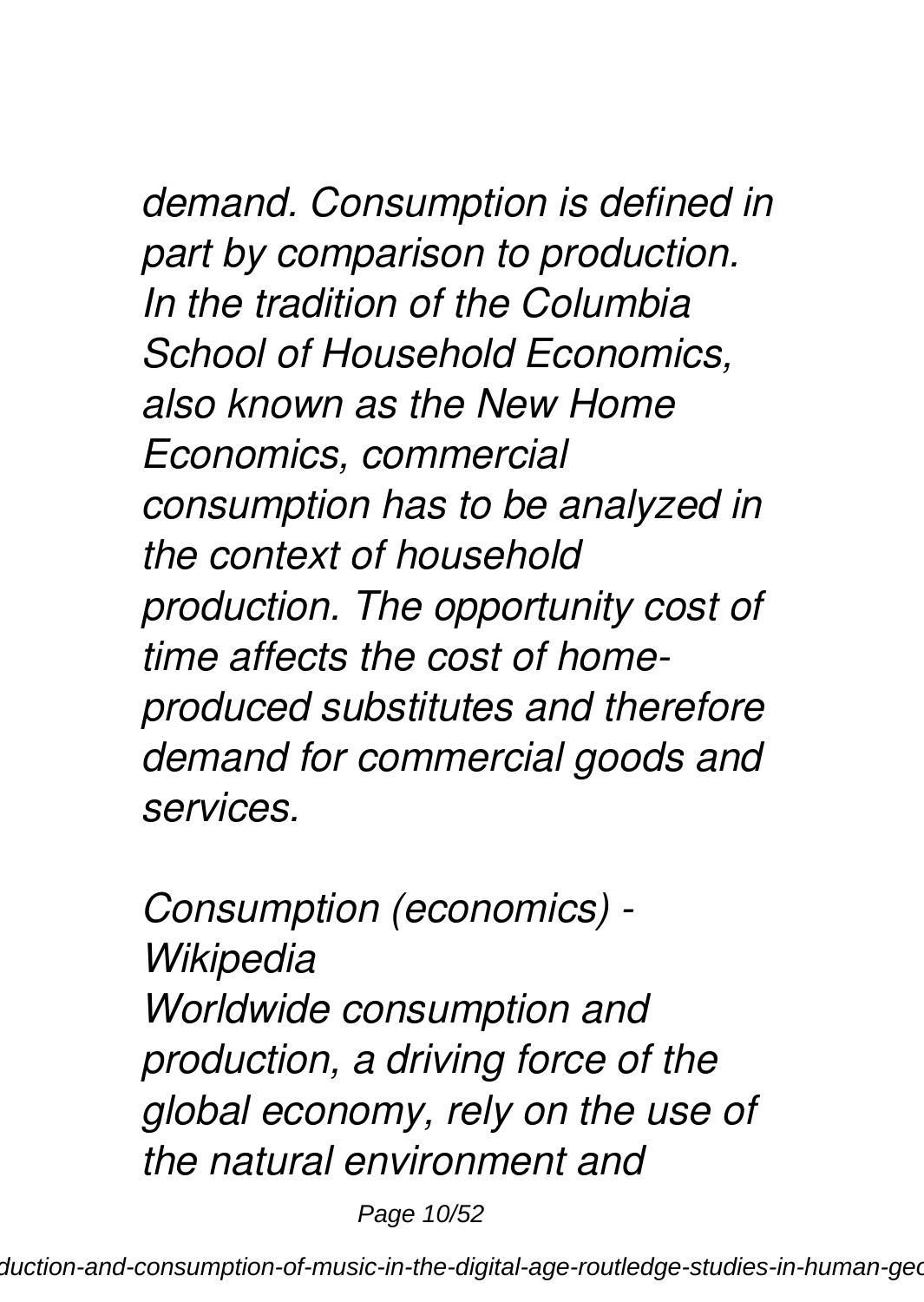*resources in a model that continues to lead to destructive impacts on the planet. The pandemic offers countries an opportunity to build a recovery plan that will reverse current trends and change consumption and production ...*

*Goal 12 | Department of Economic and Social Affairs Production is a process of combining various material inputs and immaterial inputs (plans, knowhow) in order to make something for consumption (output). It is the act of creating an output, a good or service which has value and contributes to the utility of individuals. The area of economics that focuses on production is*

Page 11/52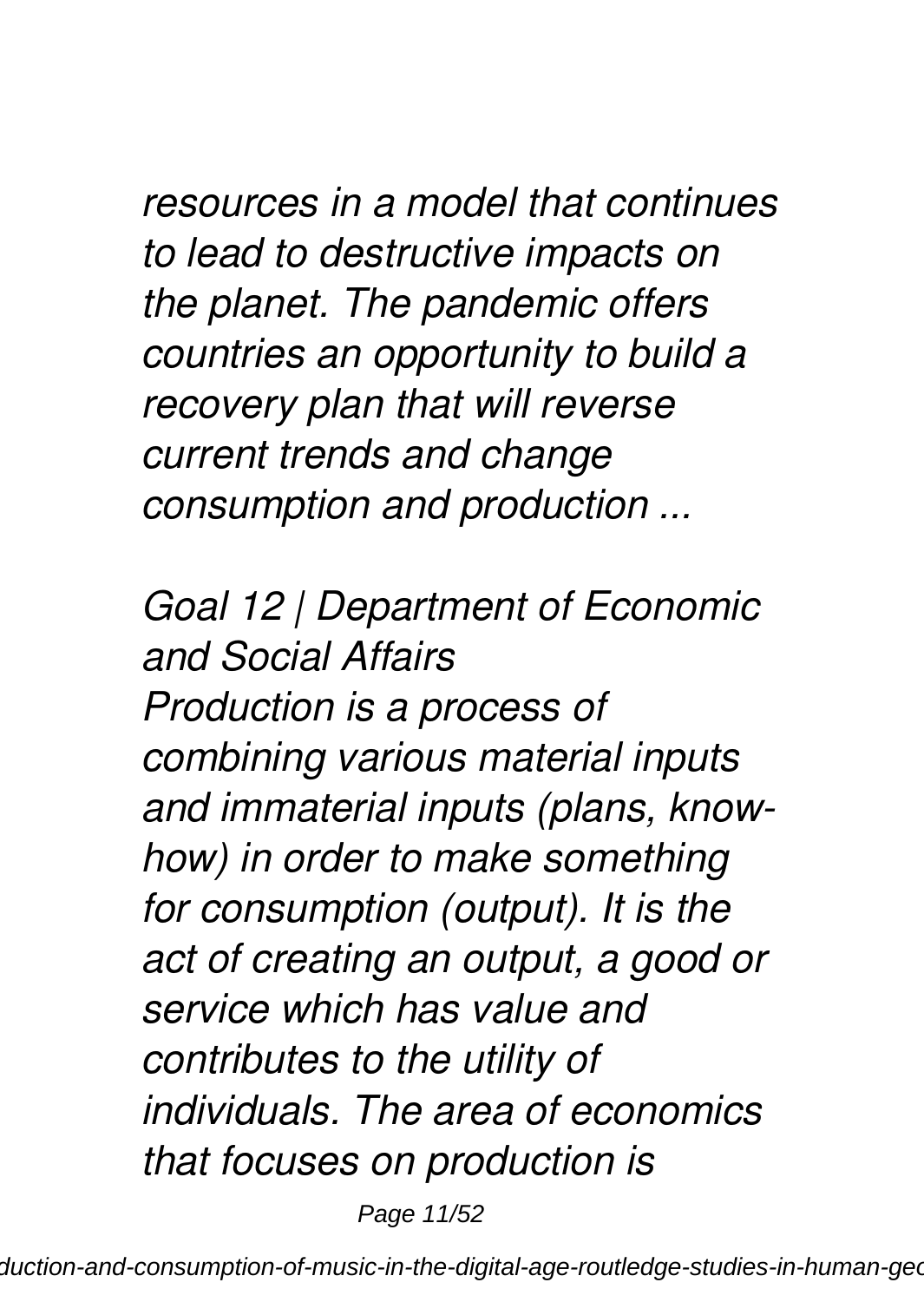#### *referred to as production theory, which in many respects is similar to ...*

*Production (economics) - Wikipedia The research report includes specific segments by Type and by Application. Each type provides information about the production during the forecast period of 2019 to 2026. The application segment also provides consumption during the forecast period of 2019 to 2026.*

*Hazmat Suits Market by Production, Import, Export and ... China and the United States's production and utilization of electricity was far greater than all other eight countries. With the*

Page 12/52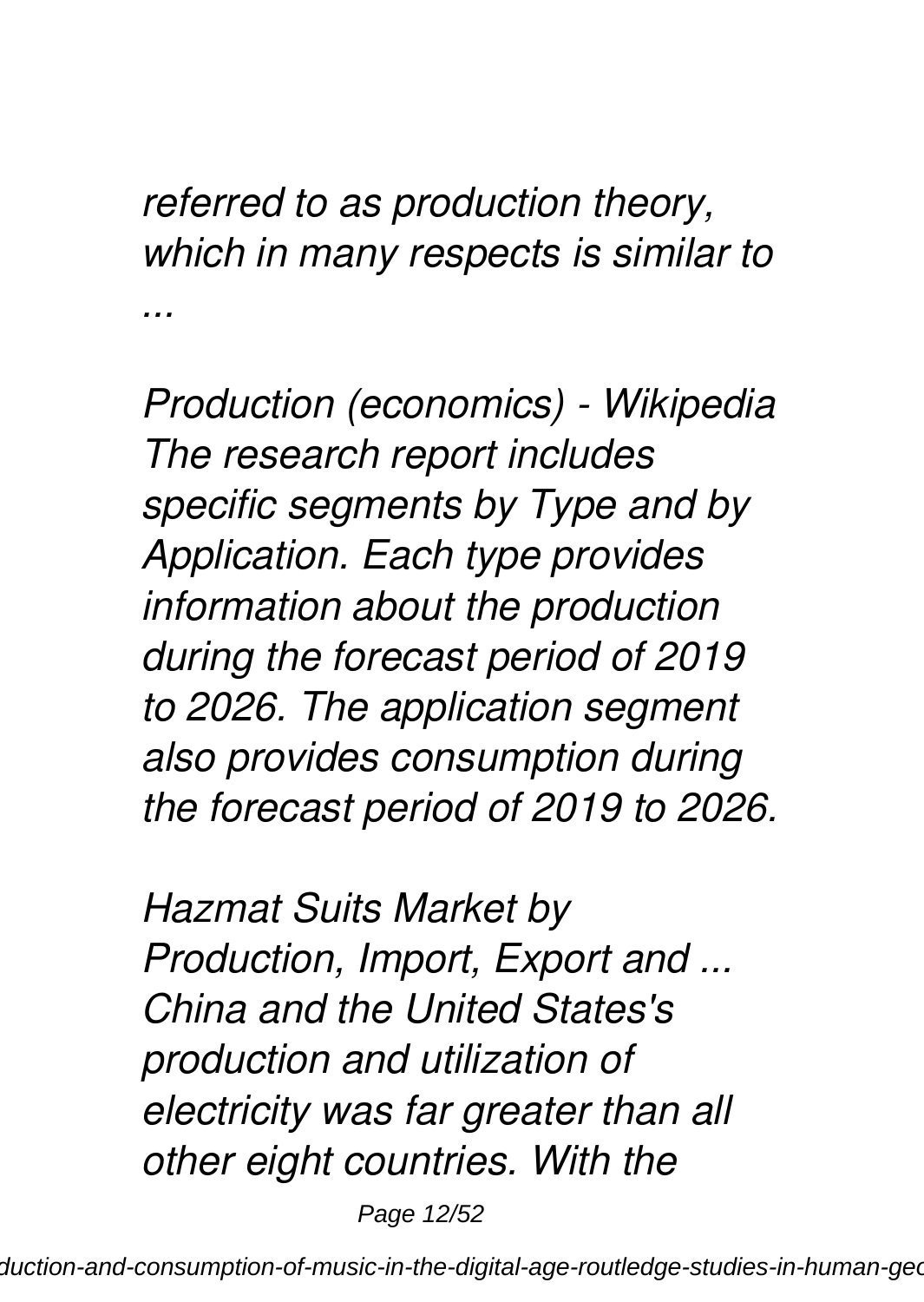*production of 4099 and consumption of 3866 billion kilowatts of energy, the United State's figures were four times more than that of Russian. However, it was still almost a thousand billion kilowatt less than China.*

*Task 1 Production And Consumption Of Electricity Goal 12: Responsible consumption and production. Achieving economic growth and sustainable development requires that we urgently reduce our ecological footprint by changing the way we produce and consume goods and resources. Agriculture is the biggest user of water worldwide, and*

Page 13/52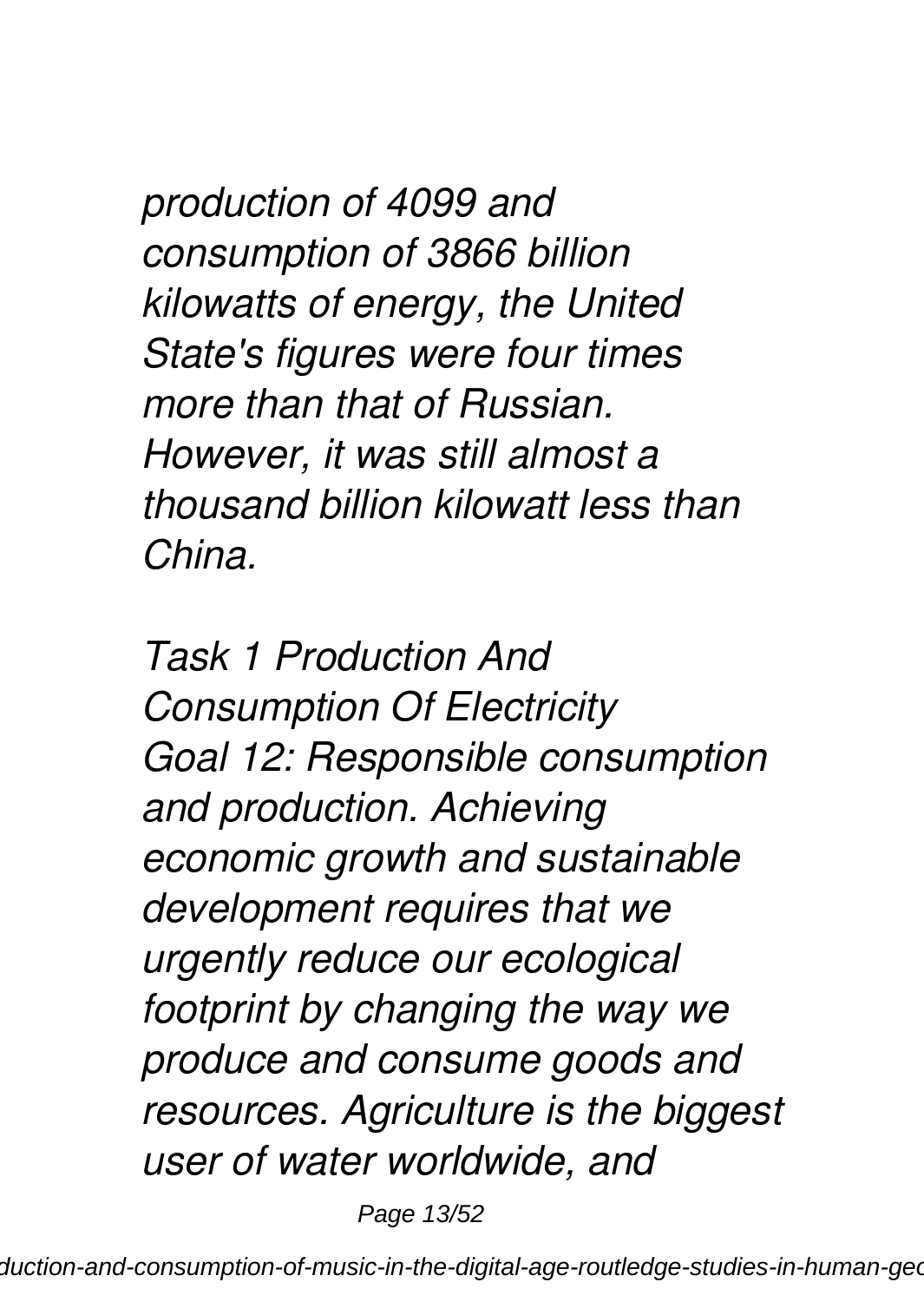*irrigation now claims close to 70 percent of all freshwater for ...*

*Goal 12: Responsible consumption and production | UNDP Production versus Consumption. 03/17/2006 George Reisman. There are two fundamental views of economic life. One dominated the economic philosophy of the nineteenth century, under the influence of the British classical economists, such as Adam Smith and David Ricardo. The other dominated the economic philosophy of the seventeenth century, under the influence of Mercantilism, and has returned to dominate the economic philosophy of the twentieth century, largely*

Page 14/52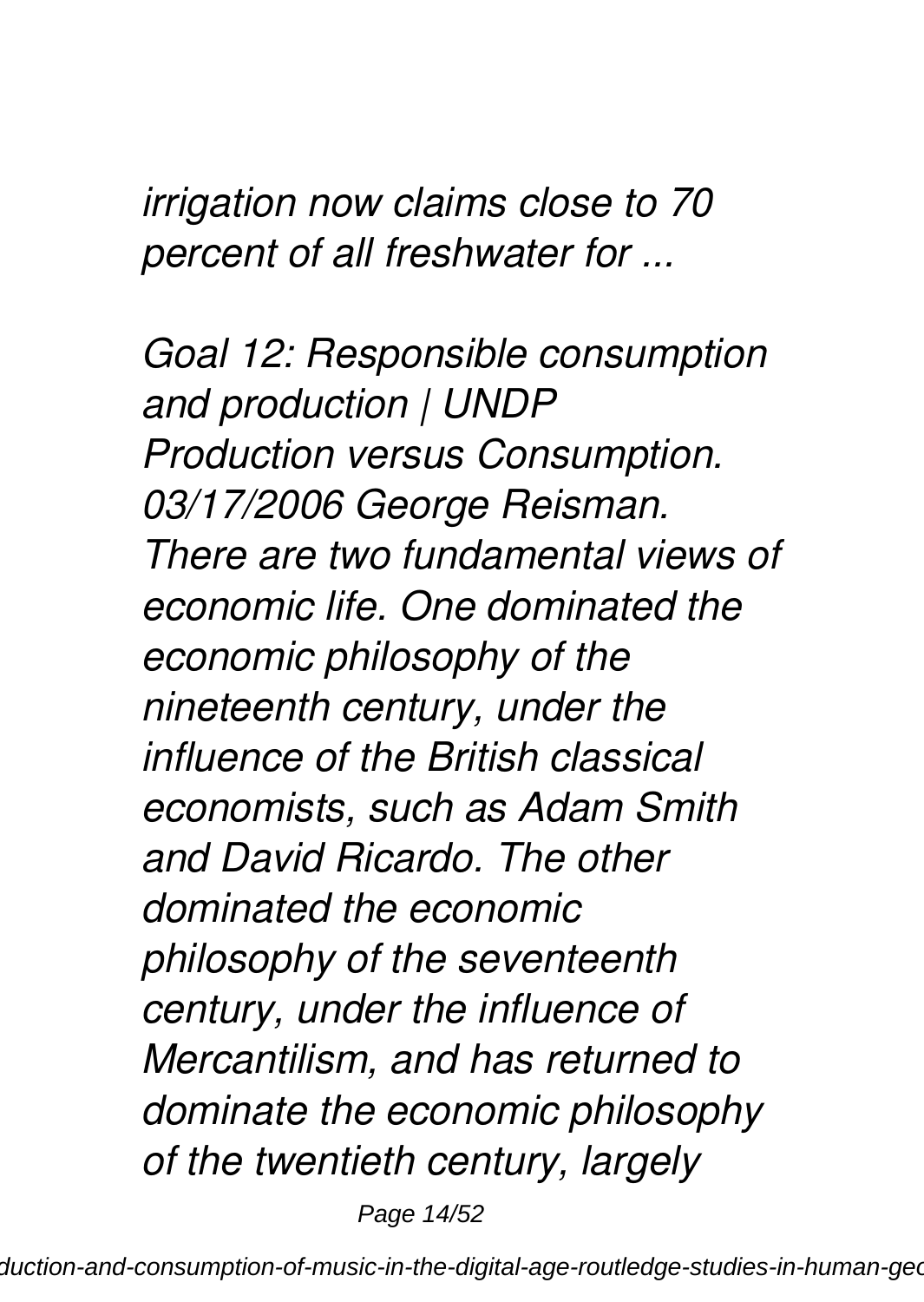#### *under the influence of Lord Keynes.*

#### *Production versus Consumption | Mises Institute*

*The conditions for efficiency in consumption and production and overall economic efficiency. These conditions involve marginal rates of substitution (MRS) and marginal rates of product transformation (MRPT). The conditions were derived on the assumption that there were no external effects in consumption and production.*

*Externalities in Production and Consumption Buy Production and Consumption in English Households 1600-1750 (Routledge Explorations in*

Page 15/52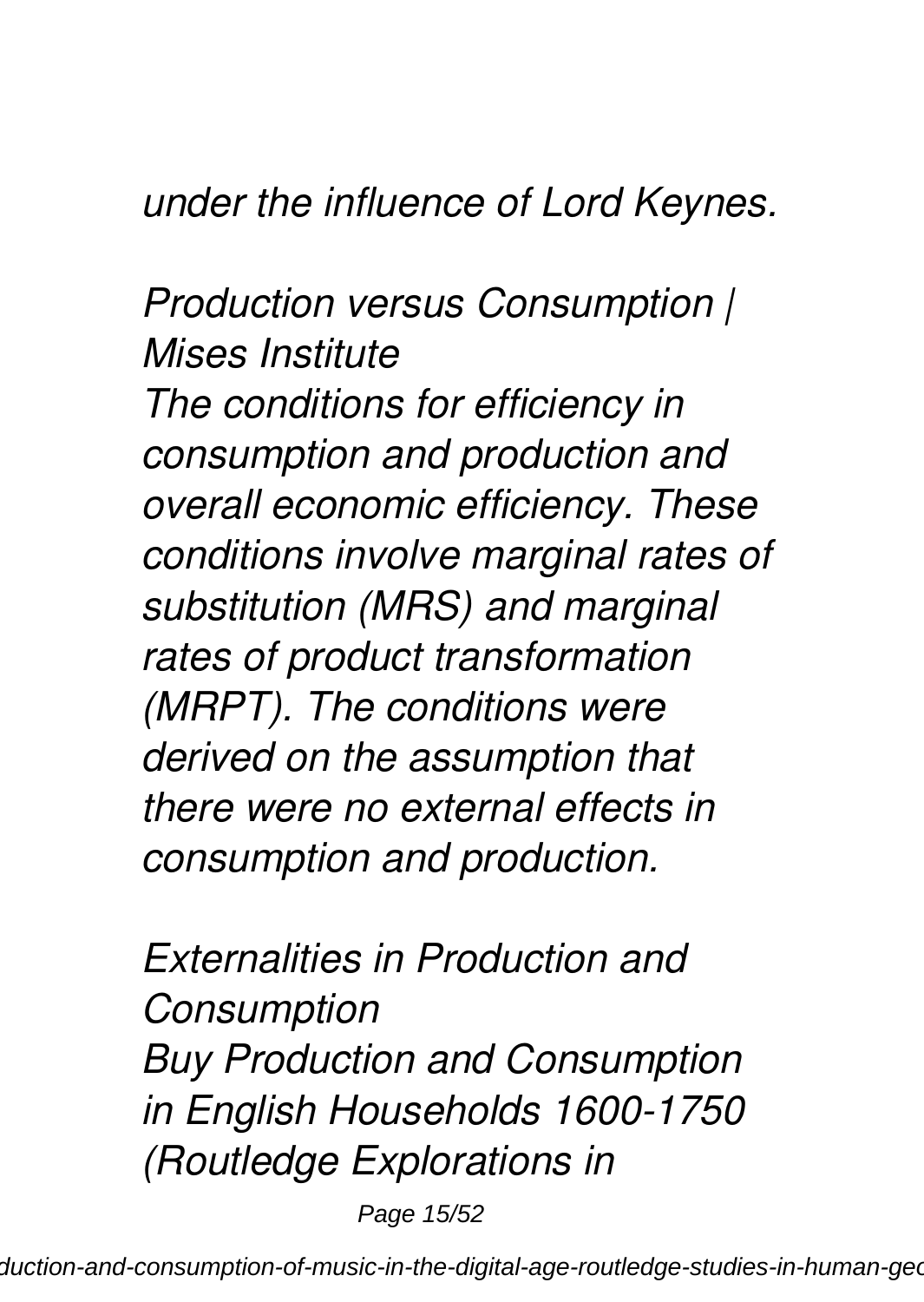*Economic History) 1 by Dean, Darron, Overton, Mark, Whittle, Jane, Hann, Andrew (ISBN: 9780415651073) from Amazon's Book Store. Everyday low prices and free delivery on eligible orders.*

*Production and Consumption in English Households 1600-1750 ... Buy Production and Consumption in English Households 1600-1750 First by Dean, Darron, Hann, Andrew, Overton, Mark, Whittle, Jane (ISBN: 9780415208031) from Amazon's Book Store. Everyday low prices and free delivery on eligible orders.*

*Production and Consumption in English Households 1600-1750 ...*

Page 16/52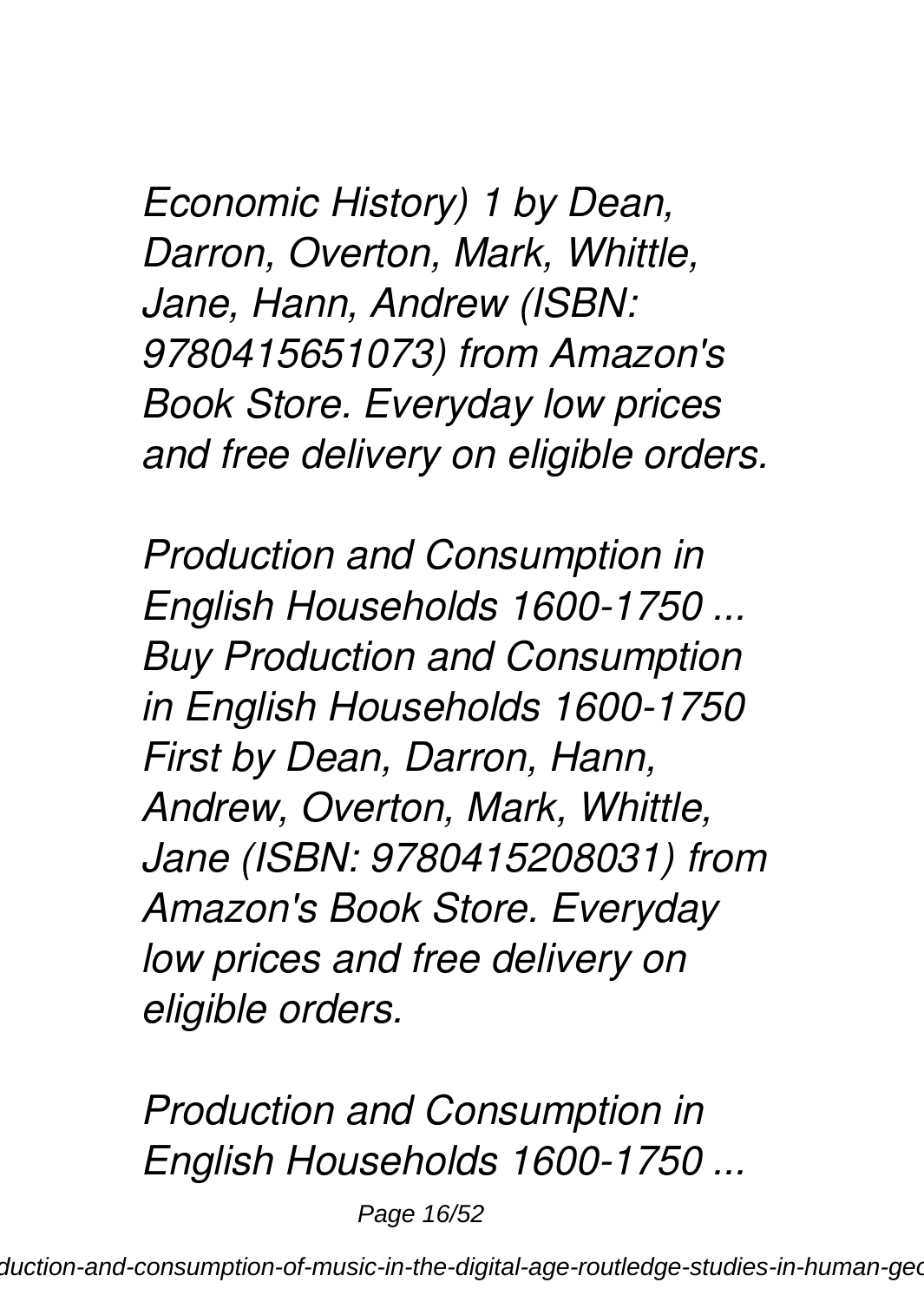*However, even if actual seafood consumption develops closer to the lower bound, this suggests that in 2030 China would need a minimum of 6 Mt of additional seafood to cover projected demand (compare 66 Mt production in 2020 with 72 Mt lower consumption estimate for 2030, Table 1) (see Supplemental Experimental Procedures). The lessconservative assumptions about demand suggest a misalignment ...*

Production versus Consumption. 03/17/2006 George Reisman. There are two fundamental views of economic life. One dominated the economic philosophy of the nineteenth century, under the

Page 17/52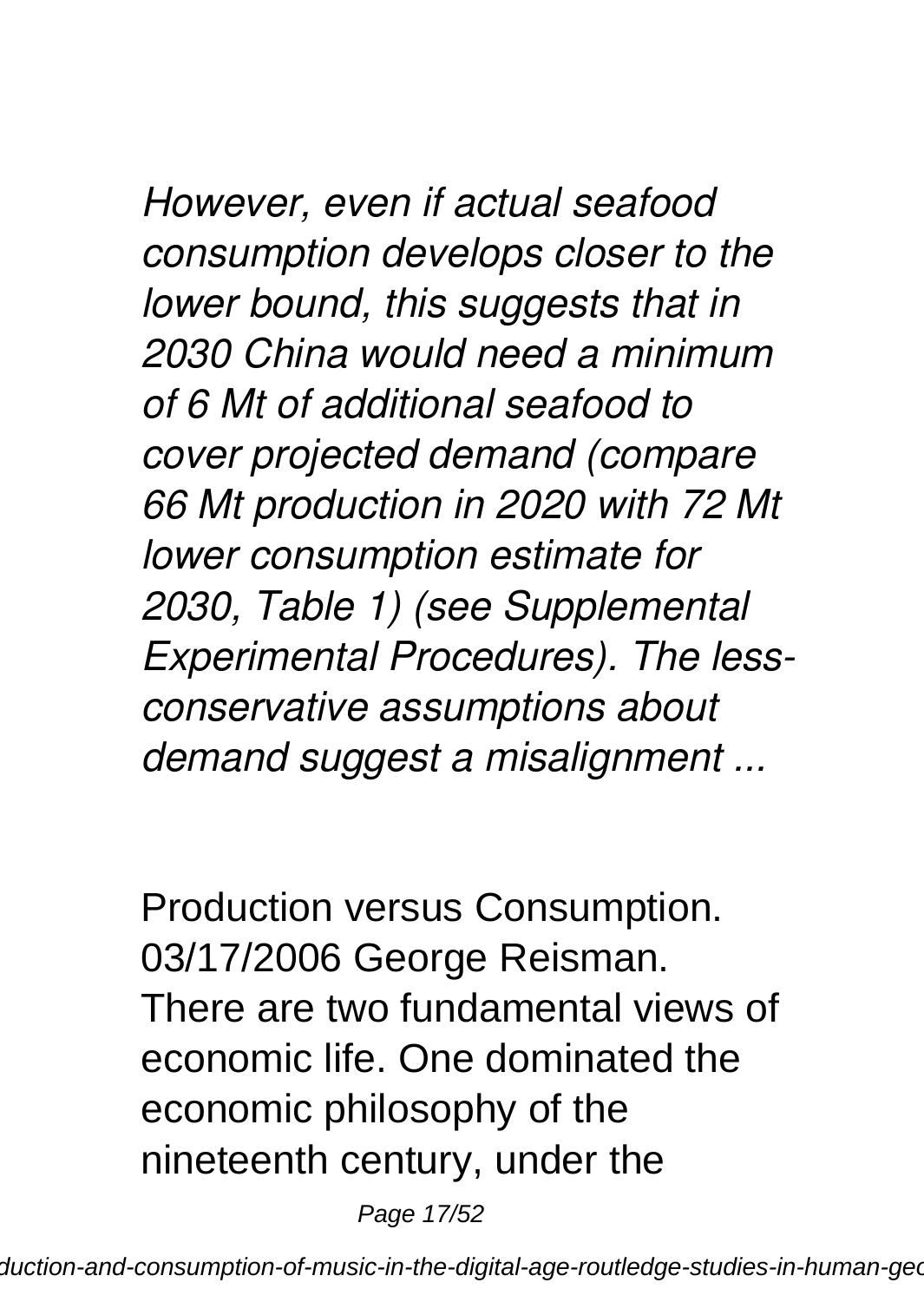influence of the British classical economists, such as Adam Smith and David Ricardo. The other dominated the economic philosophy of the seventeenth century, under the influence of Mercantilism, and has returned to dominate the economic philosophy of the twentieth century, largely under the influence of Lord Keynes. Production (economics) - Wikipedia Goal 12: Responsible consumption and production | UNDP Buy Production and Consumption in English Households 1600-1750 First by Dean, Darron, Hann, Andrew, Overton, Mark, Whittle, Jane (ISBN: 9780415208031) from Amazon's Book Store. Everyday low prices and free delivery on

Page 18/52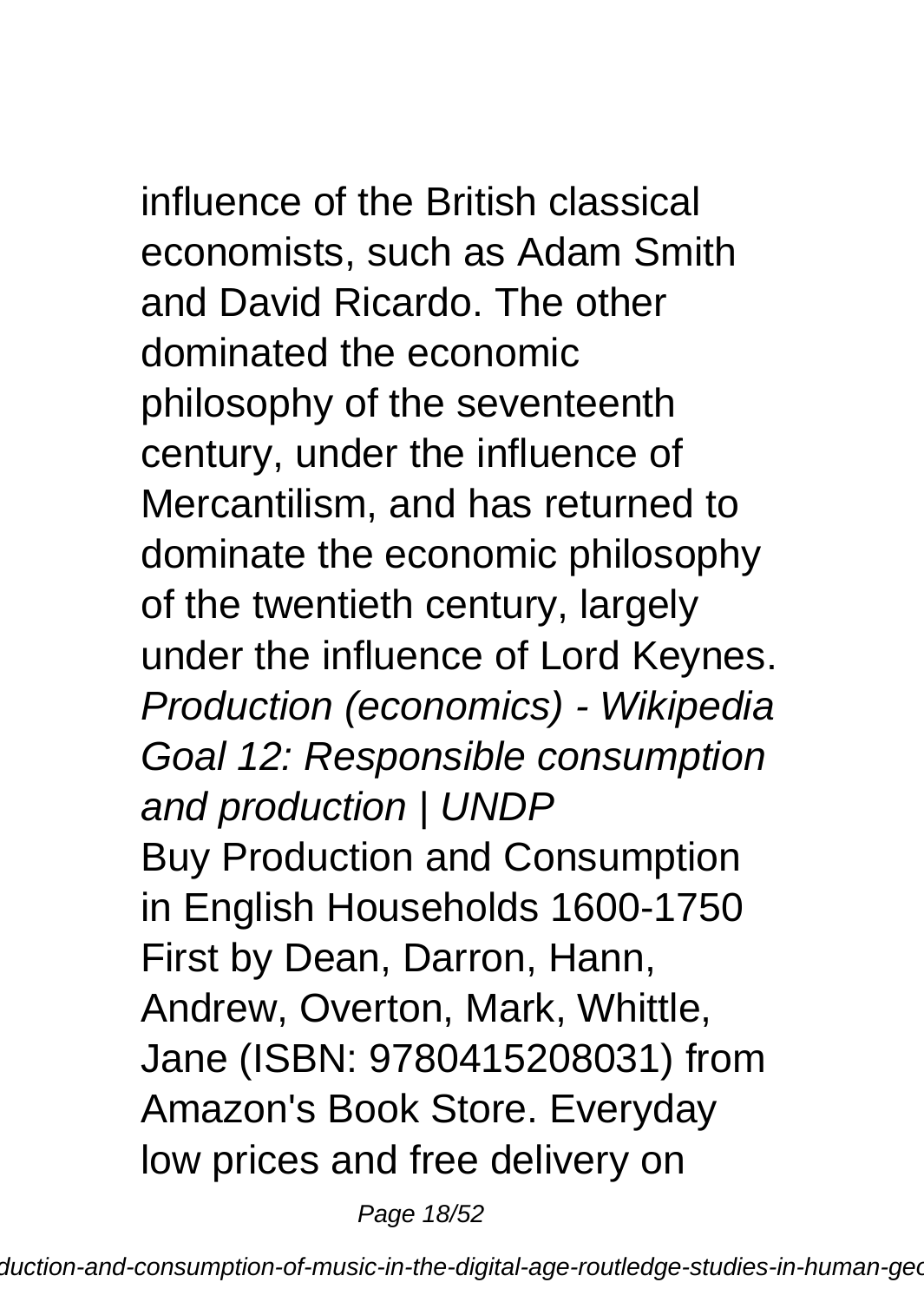eligible orders.

The conditions for efficiency in consumption and production and overall economic efficiency. These conditions involve marginal rates of substitution (MRS) and marginal rates of product transformation (MRPT). The conditions were derived on the assumption that there were no external effects in consumption and production. China and the United Page 19/52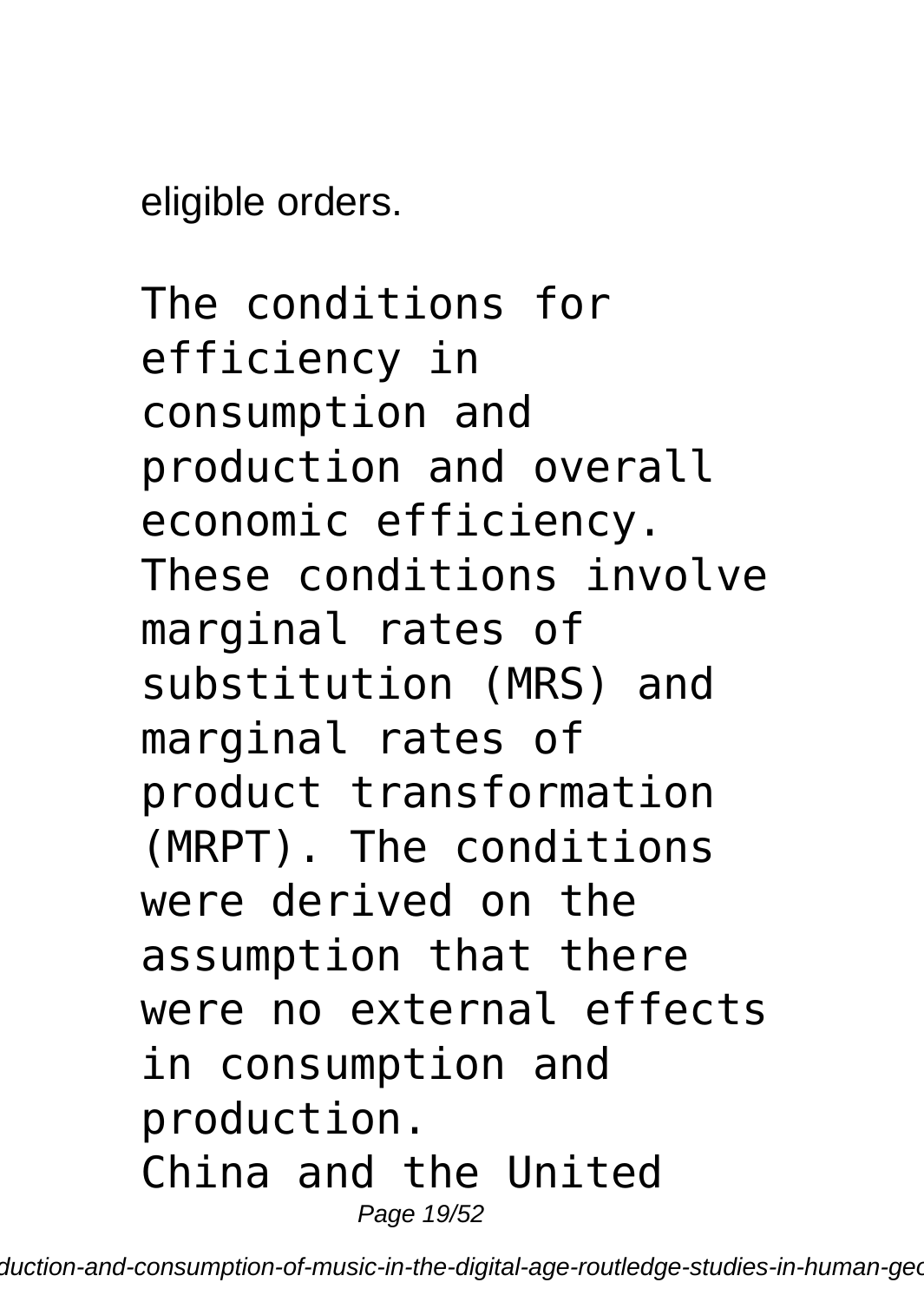States's production and utilization of electricity was far greater than all other eight countries. With the production of 4099 and consumption of 3866 billion kilowatts of energy, the United State's figures were four times more than that of Russian. However, it was still almost a thousand billion kilowatt less than China. *Task 1 Production And Consumption Of Electricity* Page 20/52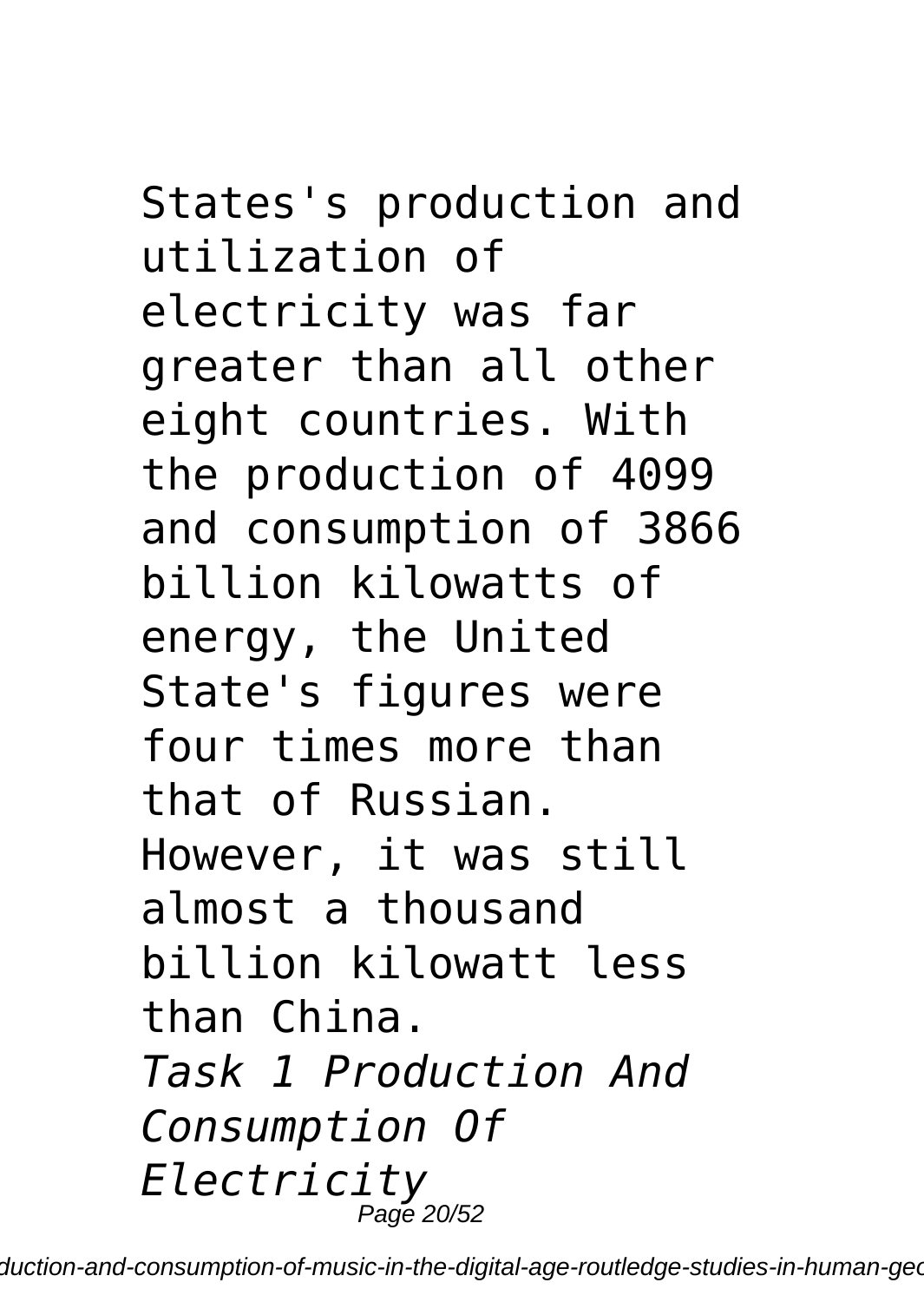#### *Production and Consumption in English Households 1600-1750*

*...*

However, even if actual seafood consumption develops closer to the lower bound, this suggests that in 2030 China would need a minimum of 6 Mt of additional seafood to cover projected demand (compare 66 Mt production in 2020 with 72 Mt lower consumption estimate for 2030, Table 1) (see Supplemental Page  $21/52$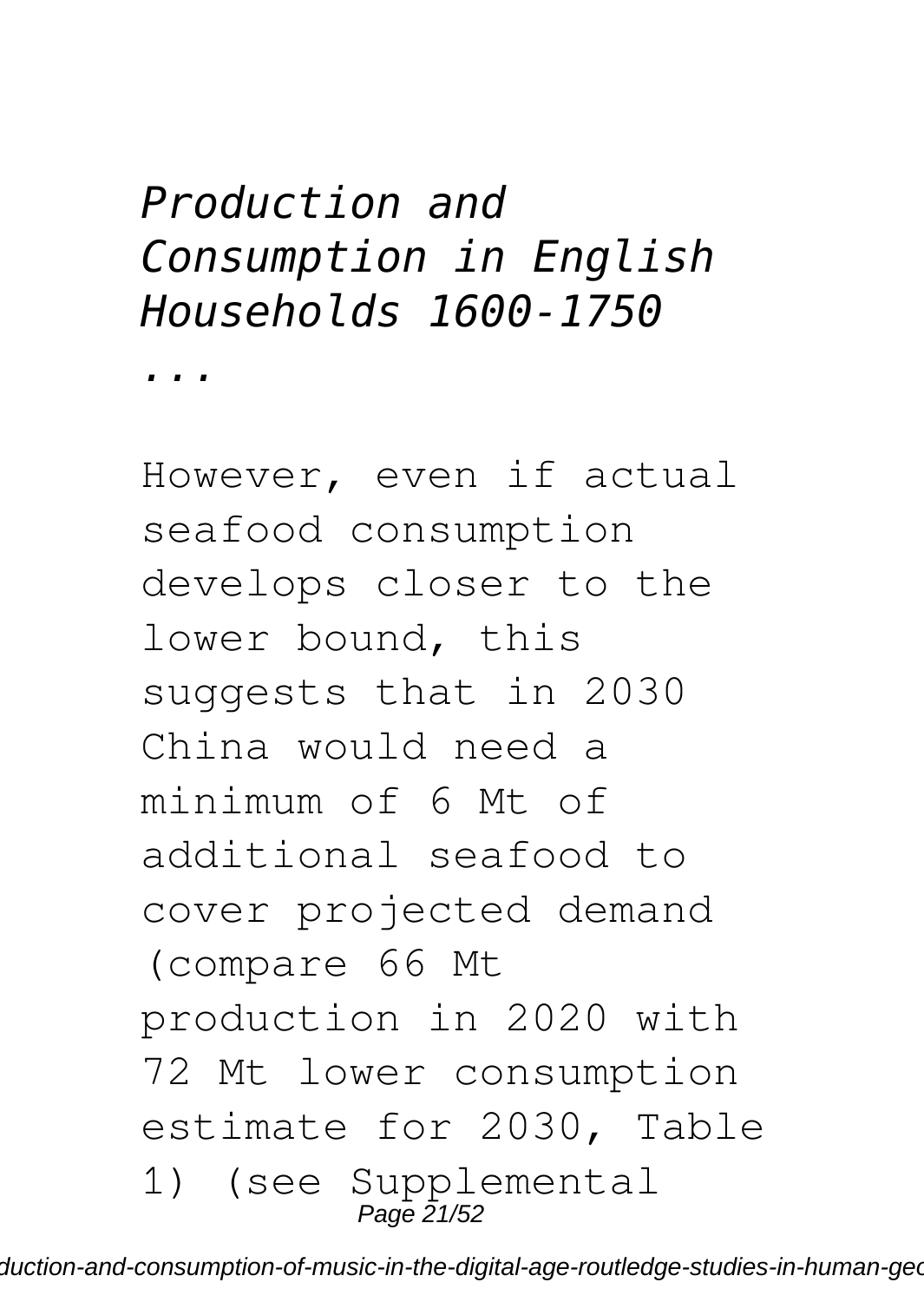#### Experimental Procedures). The lessconservative assumptions about demand suggest a misalignment ... *Sustainable Production and Consumption - Journal - Elsevier*

Worldwide consumption and production, a driving force of the global economy, rely on the use of the natural environment and resources in a model that continues to lead to destructive impacts on the planet. The Page 22/52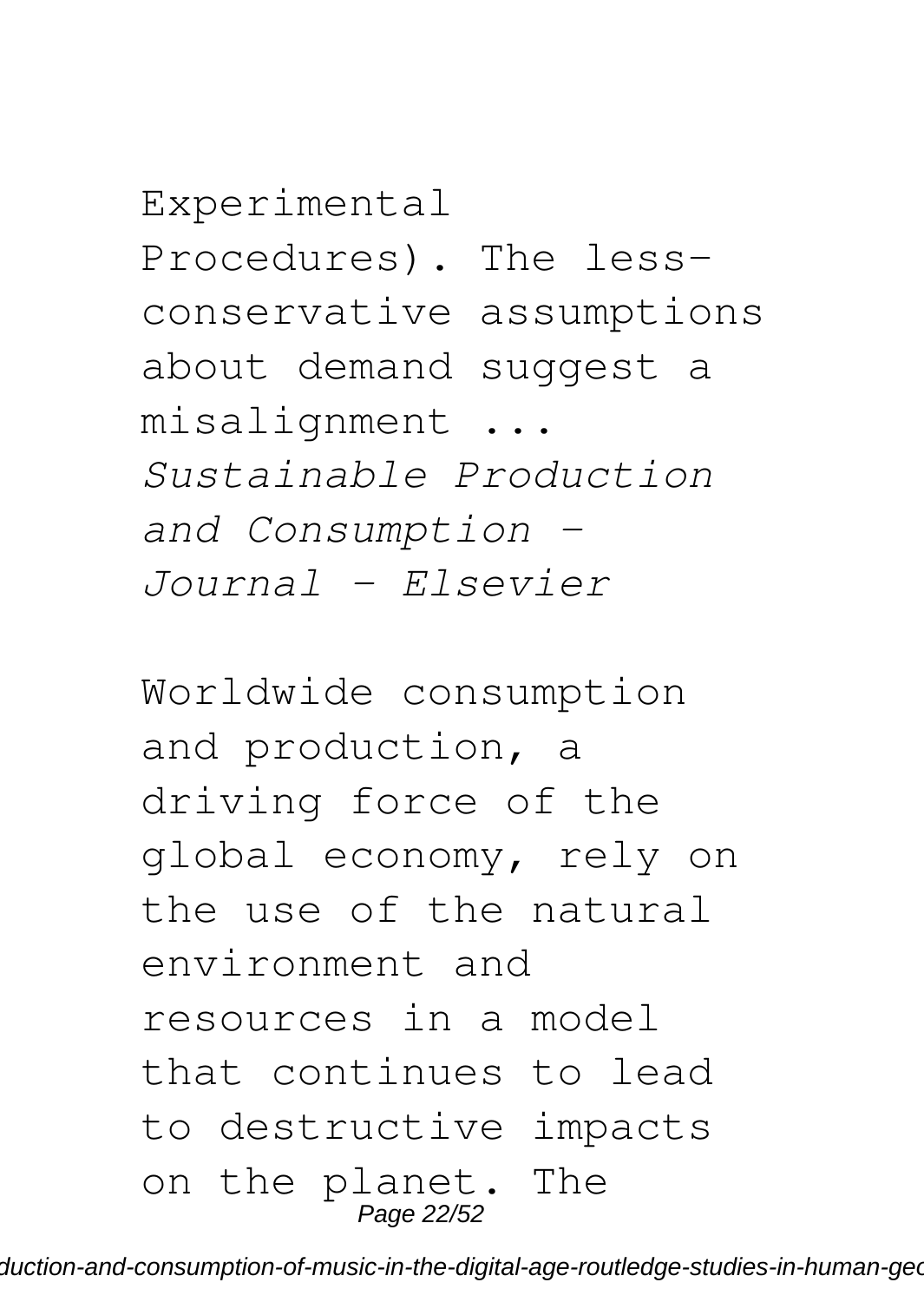pandemic offers countries an opportunity to build a recovery plan that will reverse current trends and change consumption and production ...

*Economics: Production, Distribution and Consumption An Essay on Economic Theory (Part 1: Production, Distribution, and Consumption) by Richard Cantillon The Story of Stuff Everything is connected — Responsible consumption \u0026 production* Rise of Mass Production and Page 23/52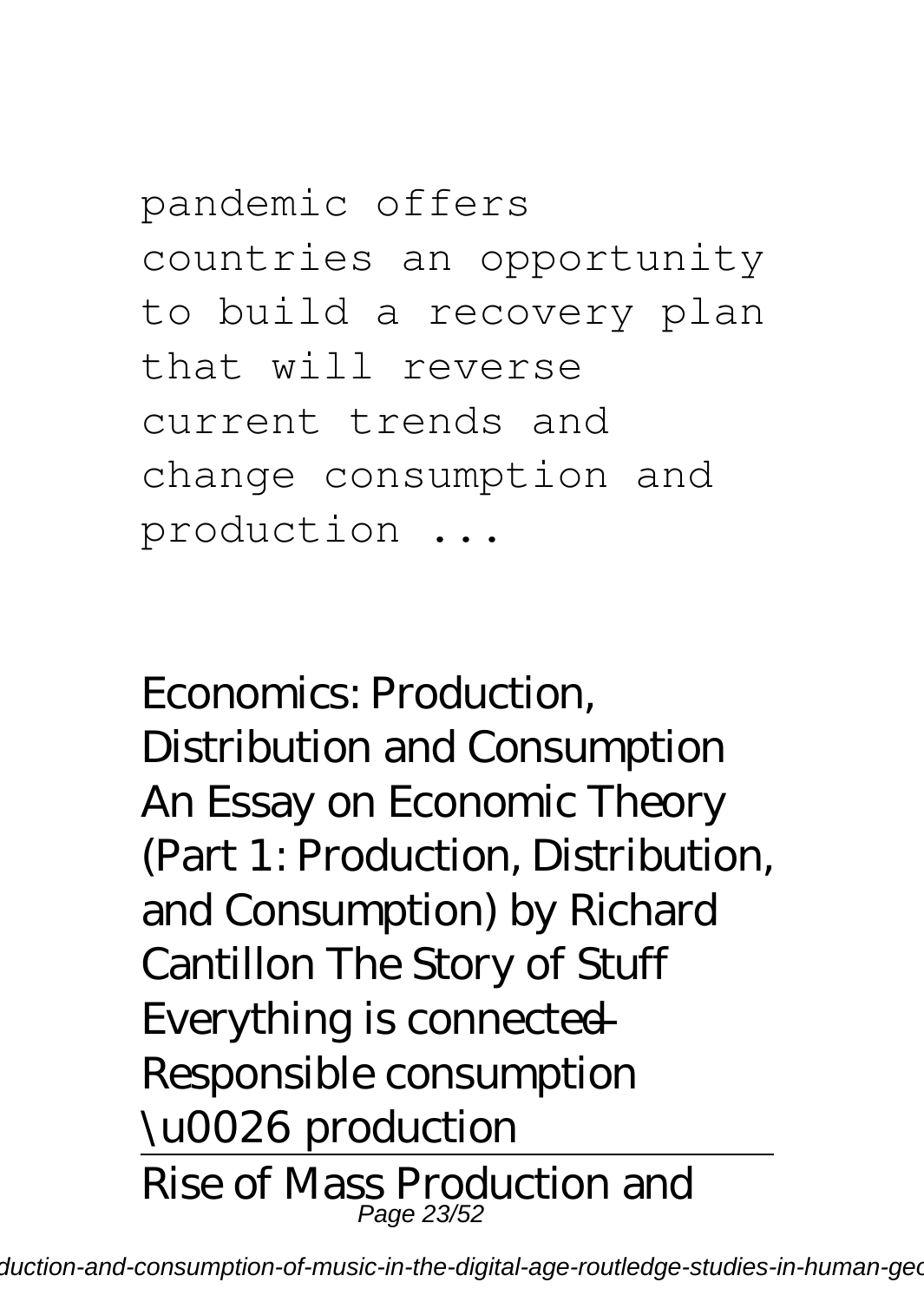Consumption*From production to consumption* Sustainable Development Goal 12 - Responsible Consumption and Production - Sami Kara *History and Origins of Tea* SDG 12 | Sustainable Consumption and Production Patterns*2030- SDG 12- Responsible Consumption and Production- Ted talks Production, Consumption, and Trade in the Standard Model* What you don't Understand about Money - Production and Consumption How a Book is Made How We Can Make the World a Better Place by 2030 Michael Green | TED Talks Step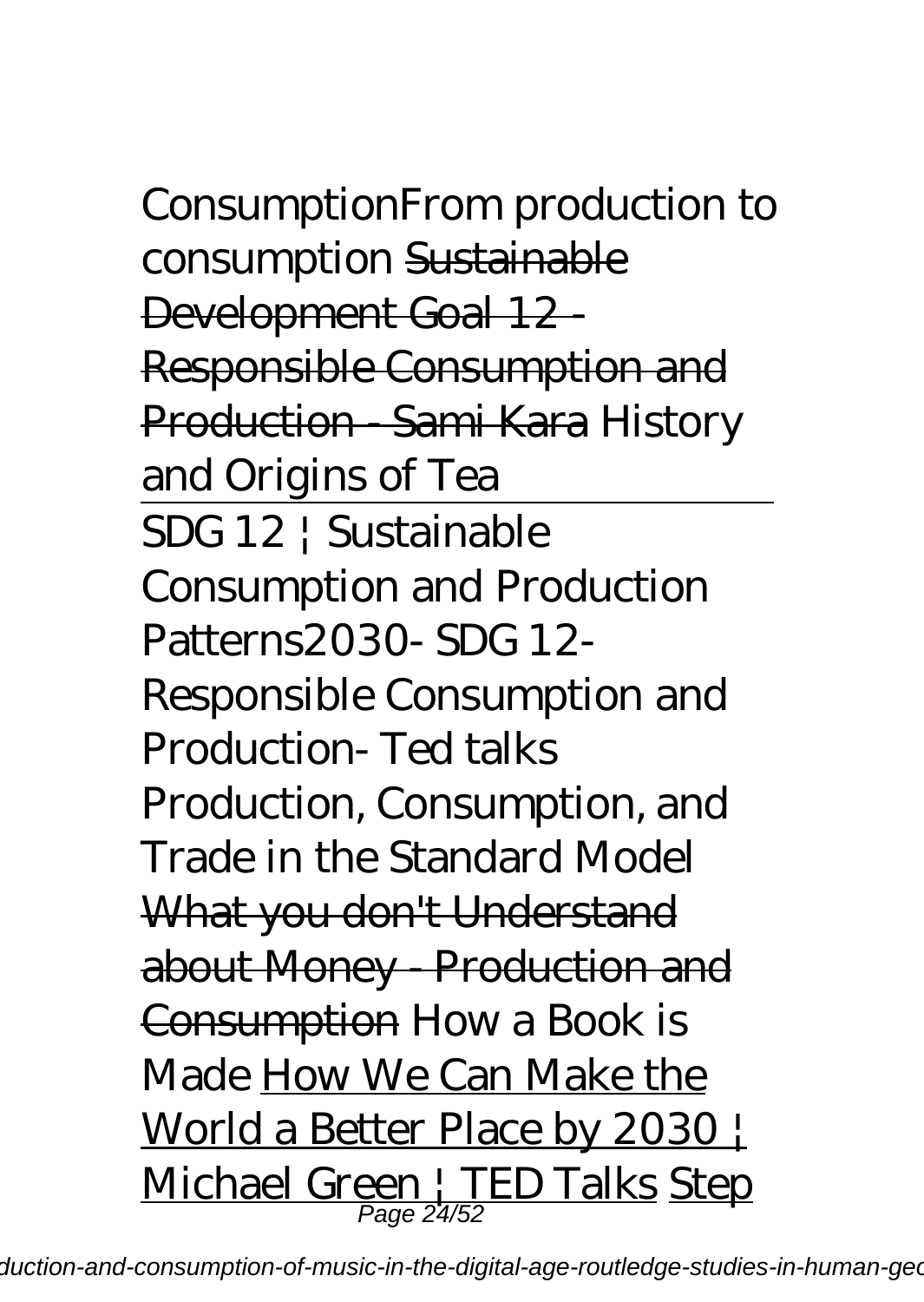## Up Your Mixing (Read These Books) **4 Production \u0026 Recording Books You Need To Read | FAQ Friday - Warren Huart: Produce Like A Pro** *Book Printing - The Self Publishing Process Book Printing and Manufacturing- A Guided Tour Retailers, Wholesalers and Distributors Responsible*

*consumption -- the soft power of story telling: Guido Palazzo at TEDxLausanne Fully Automatic BookBinding Machine - Layflat Photobooks - Automatica HS - Photostory 5 Gifts for Music Producers [Books] | Zaytoven, Music Business, Mixing and More* Producers and Consumers Page 25/52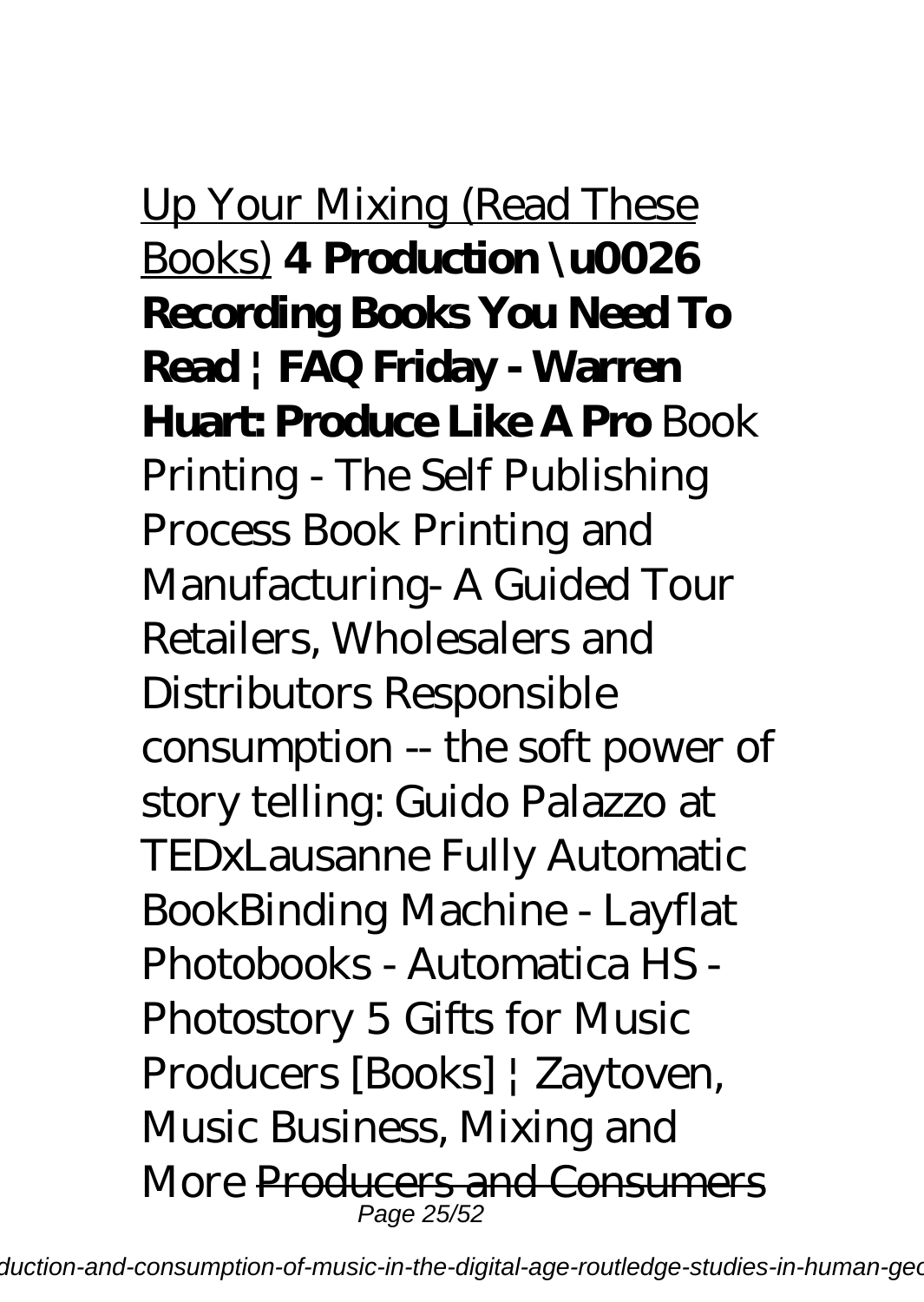| Social Studies for Kids | Kids Academy Substitutes Complements In Production in Consumption Lets Talk About Music Production Books Clothing: The Ethics of Production and Consumption Rise of Mass Production and Consumption (Part 1) - The Making of a Global World | Class 10*SDG 12: Explaining responsible consumption and production* Book Production From Start To Finish, Digital Printing and Binding Perfect Bound Books My TOP 5 Mixing and Music Production Books of 2019 *The Production And Consumption Of* Page 26/52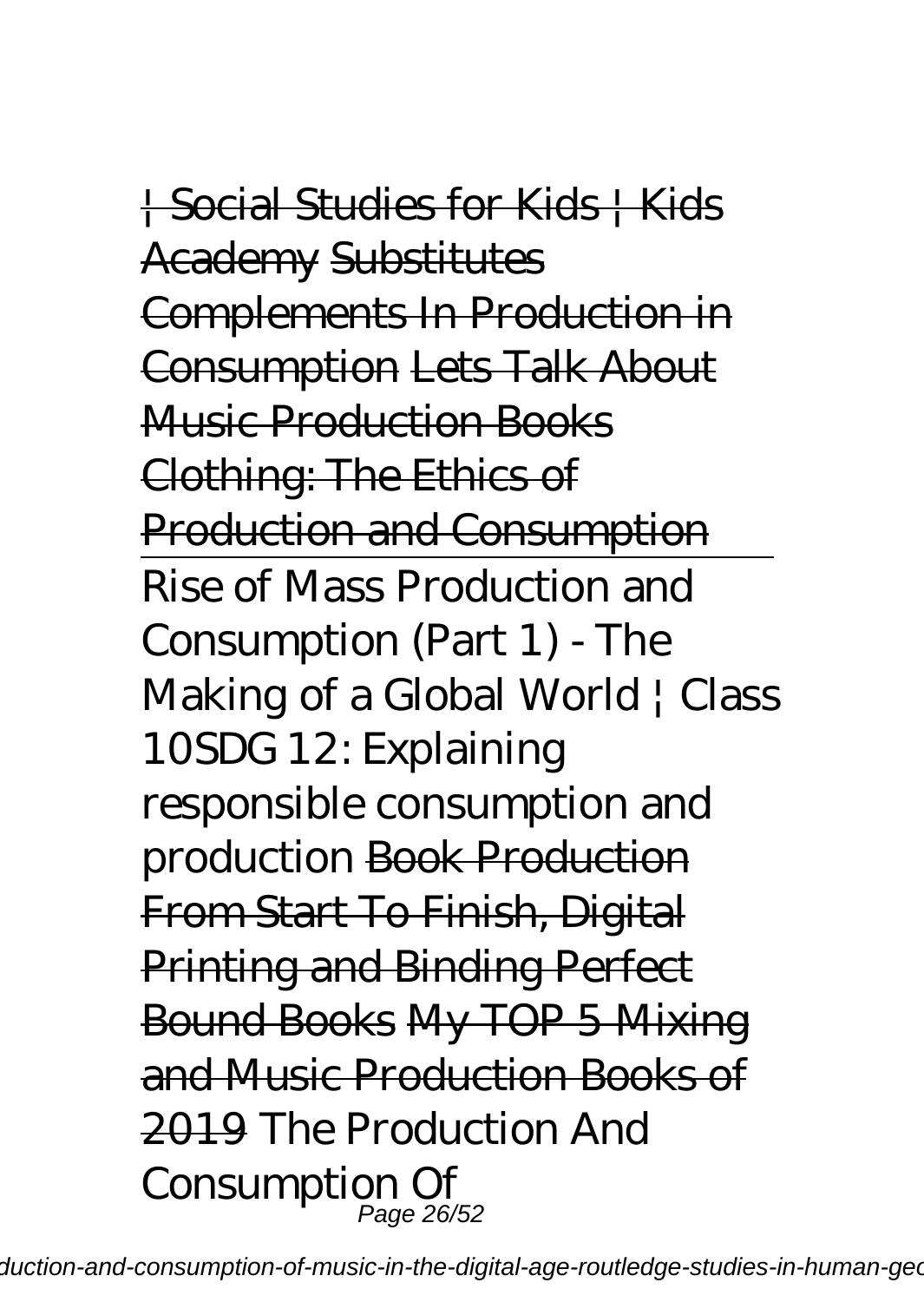7-12. Goal 7: Energy. Goal 8: Economic Growth. Goal 9: Infrastructure, industrialization. Goal 10: Inequality. Goal 11: Cities. Goal 12: Sustainable consumption and production. 13-17. Goal 13 ...

*Sustainable consumption and production – United Nations ...* Energy production and consumption by source. Energy mix. Electricity mix. This page focuses on total energy and electricity consumption, without digging into the details on where this energy comes from, and how sources are changing over time. Page 27/52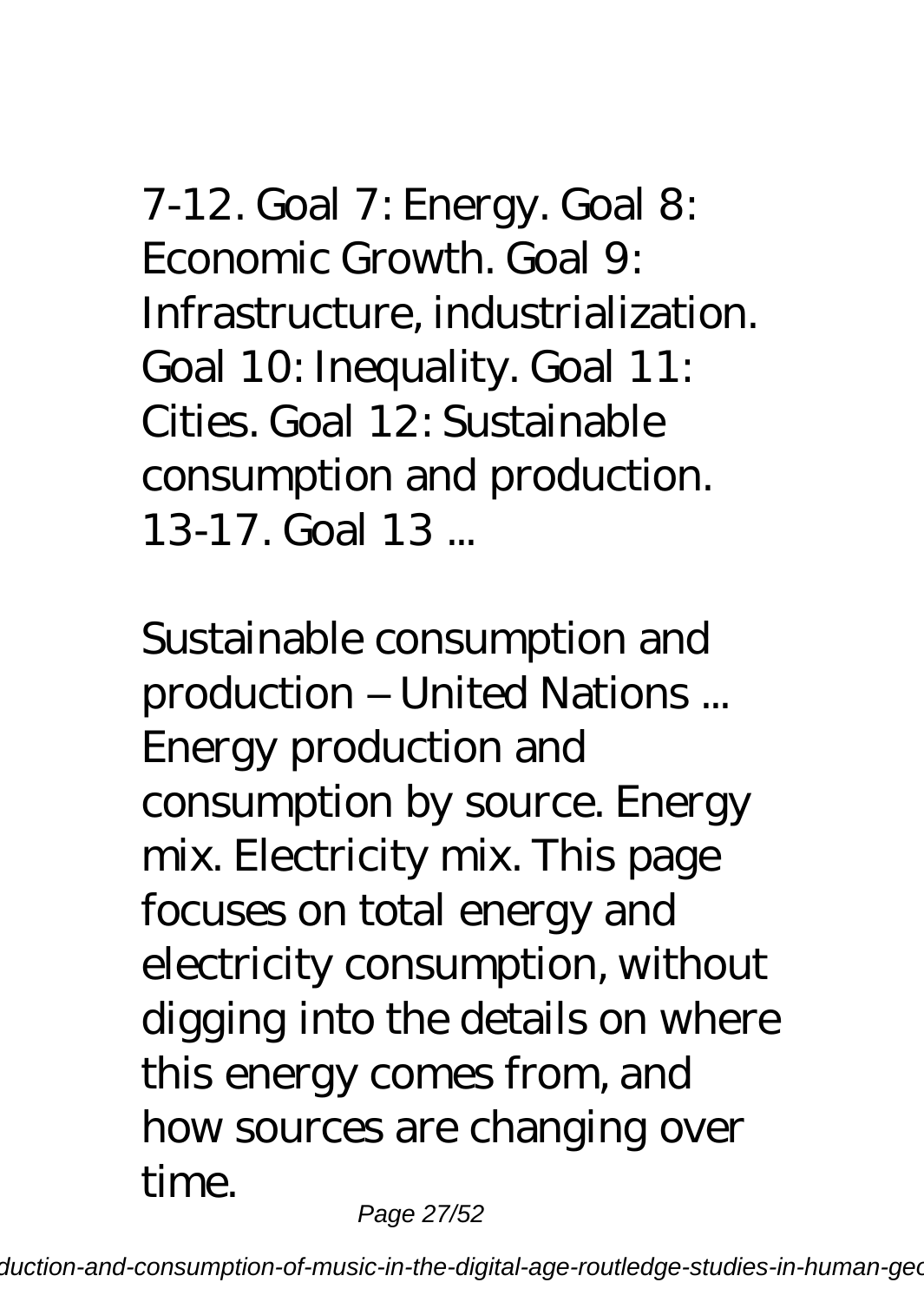#### *Energy Production and Consumption - Our World in Data*

Production and Consumption are two very significant process in a business cycle. These two processes are where product (or services) is made, and obtained by the consumers. Both of these activities involve two sides of people --the suppliers and the consumers.

*Production and Consumption - Home (Introduction)* Implement the 10-Year Sustainable Consumption and Production Framework Page 28/52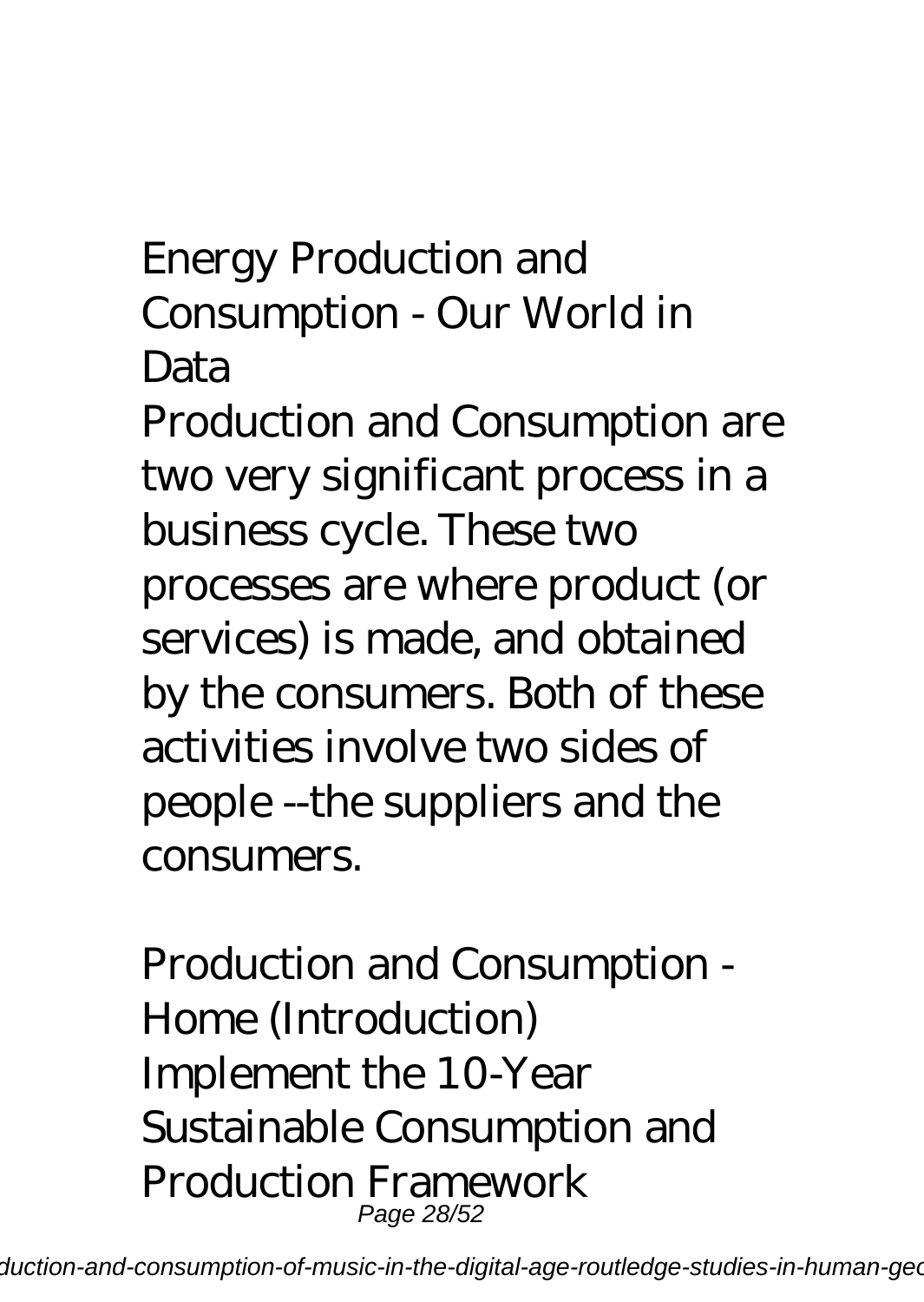Implement the 10‑Year Framework of Programmes on Sustainable Consumption and Production Patterns, all countries taking action, with developed countries taking the lead, taking into account the development and capabilities of developing countries. Target 12.2

*Goal 12: Responsible Consumption and Production |*  $The$ 

Production and Consumption: What is Globalisation? Globalisation is a simple term, yet it is hard to be defined. With the advancement of Information Page 29/52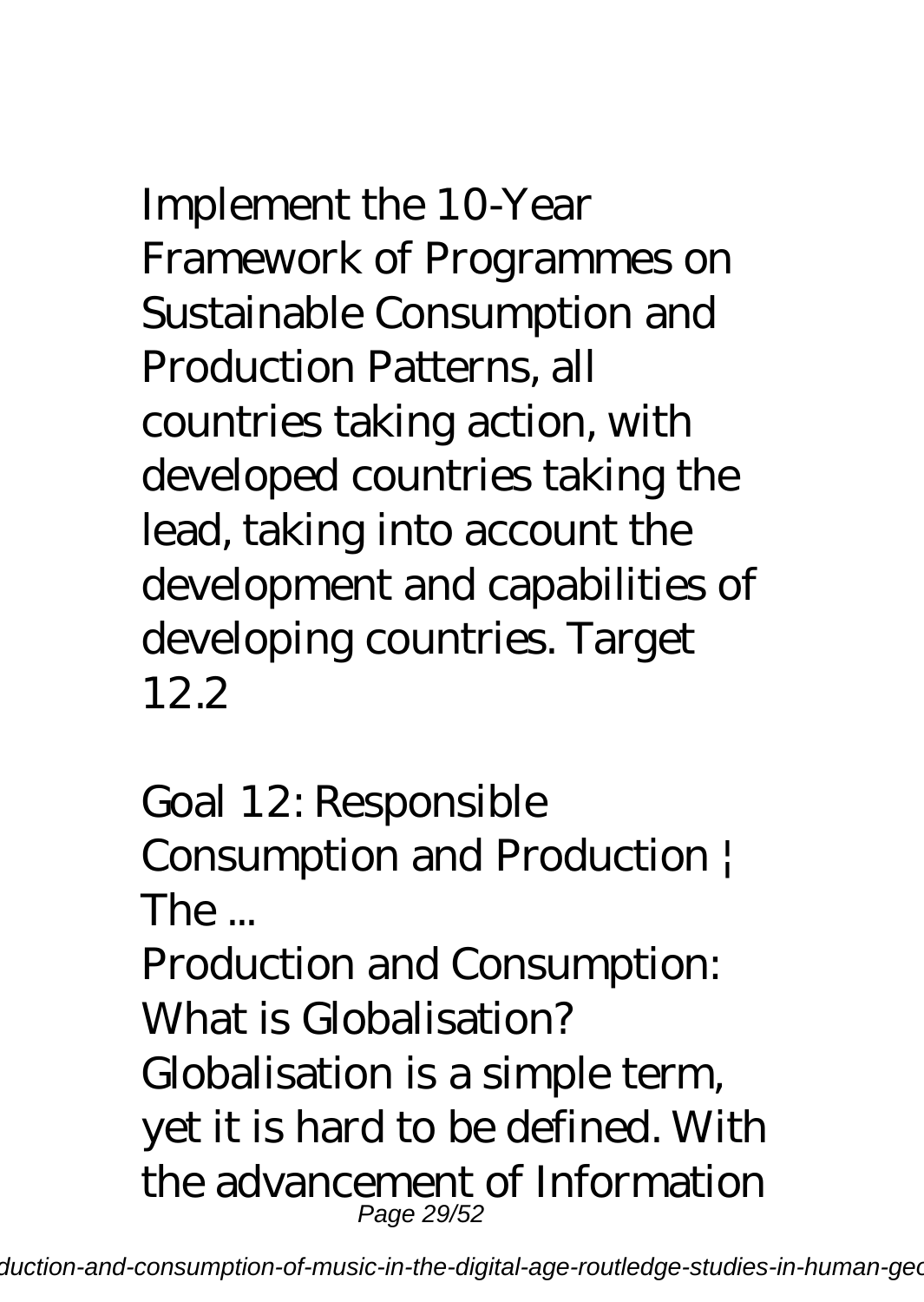Communication and Technology, the world has become more and more interconnected. Never before in human history has such intense relationship with each other. The relationship is built up through ...

### *Globalisation - Production and Consumption*

Sustainable production and consumption can be defined as production and use of products and services in a manner that is socially beneficial, economically viable and environmentally benign over their whole life cycle. The journal aims to provide a leading platform for Page 30/52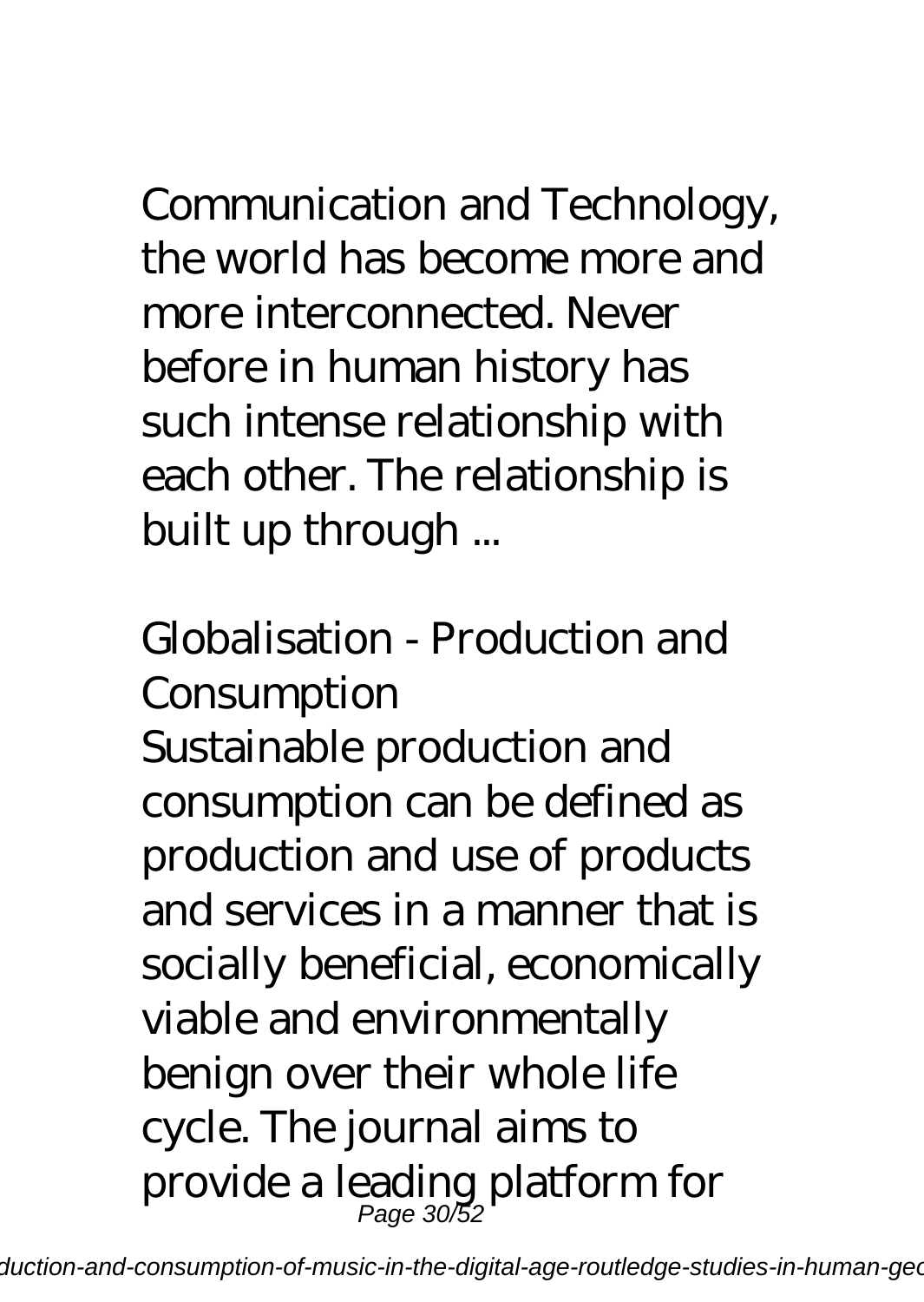#### publishing high-quality interdisciplinary... Read more

*Sustainable Production and Consumption - Journal - Elsevier* Production is a process to make a product using four factors of production. Land, Labor, Capital and entrepreneur. Production is the process which change one object into another. consumption is the use of products, usually measured as purchase of end of the production line goods and services. 747 views.

*What is the difference between production and consumption ...* Consumption and household Page 31/52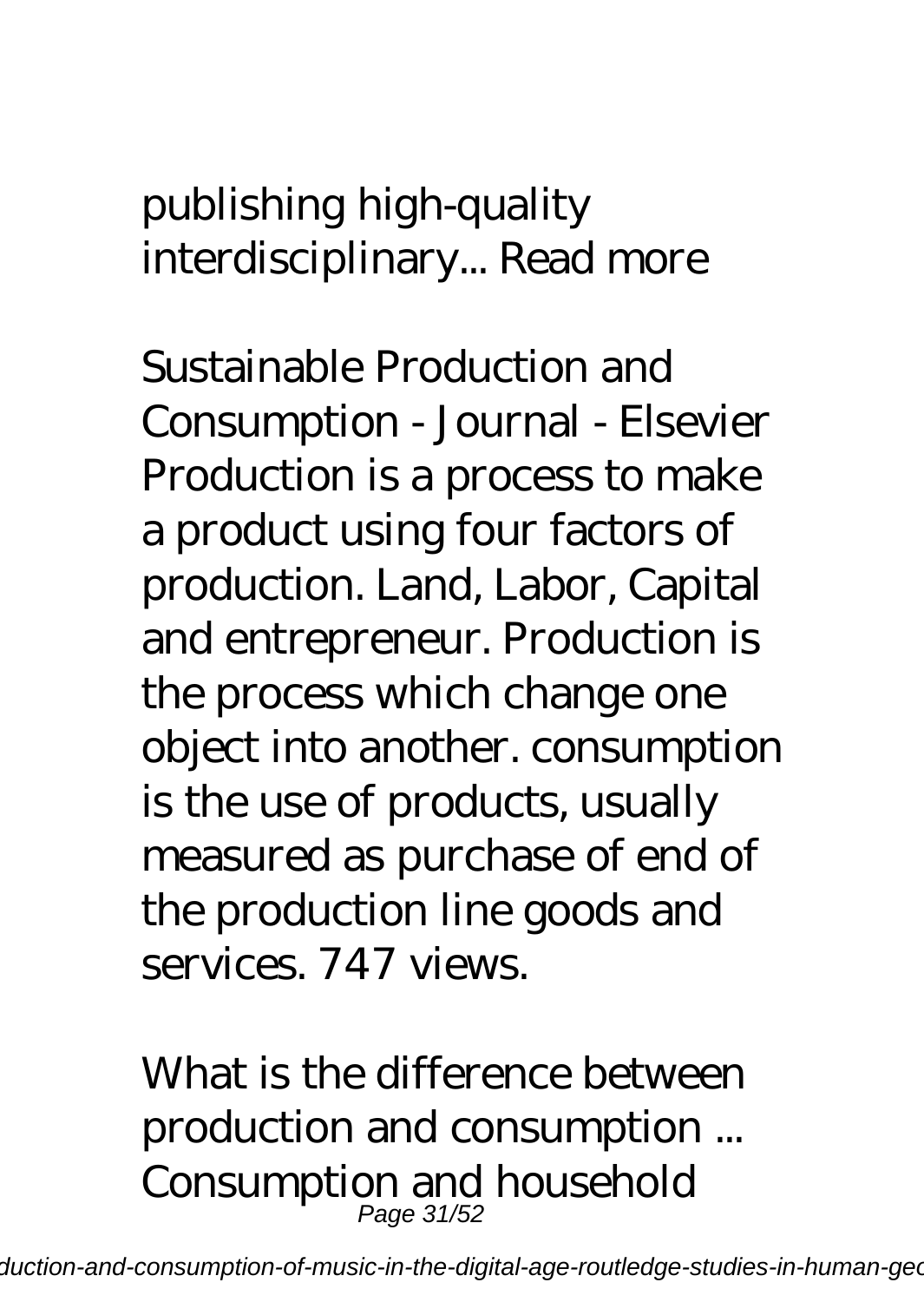# production. Aggregate

consumption is a component of aggregate demand. Consumption is defined in part by comparison to production. In the tradition of the Columbia School of Household Economics, also known as the New Home Economics, commercial consumption has to be analyzed in the context of household production. The opportunity cost of time affects the cost of homeproduced substitutes and therefore demand for commercial goods and services.

*Consumption (economics) - Wikipedia* Page 32/52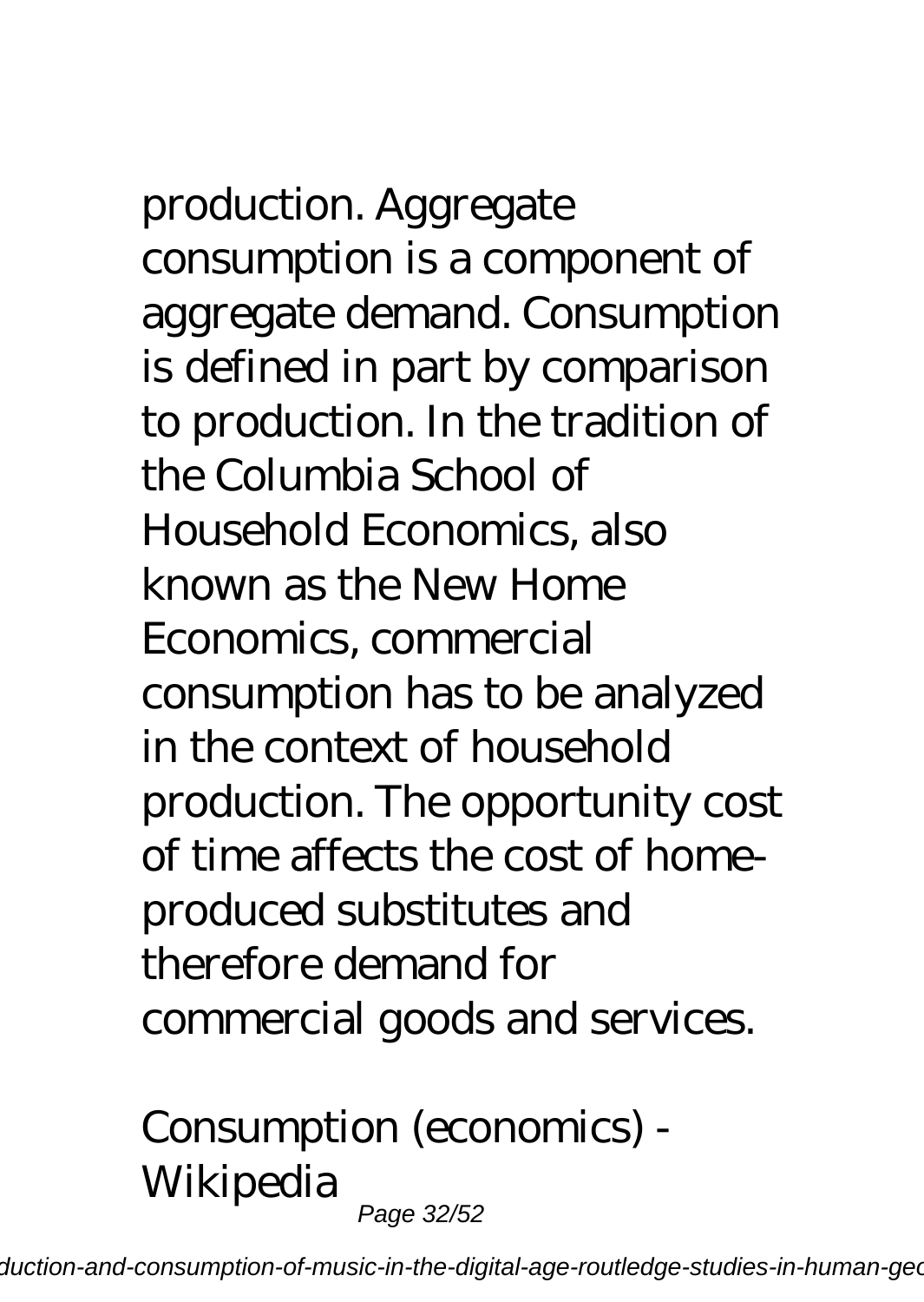# Worldwide consumption and

production, a driving force of the global economy, rely on the use of the natural environment and resources in a model that continues to lead to destructive impacts on the planet. The pandemic offers countries an opportunity to build a recovery plan that will reverse current trends and change consumption and production ...

*Goal 12 | Department of Economic and Social Affairs* Production is a process of combining various material inputs and immaterial inputs (plans, know-how) in order to Page 33/52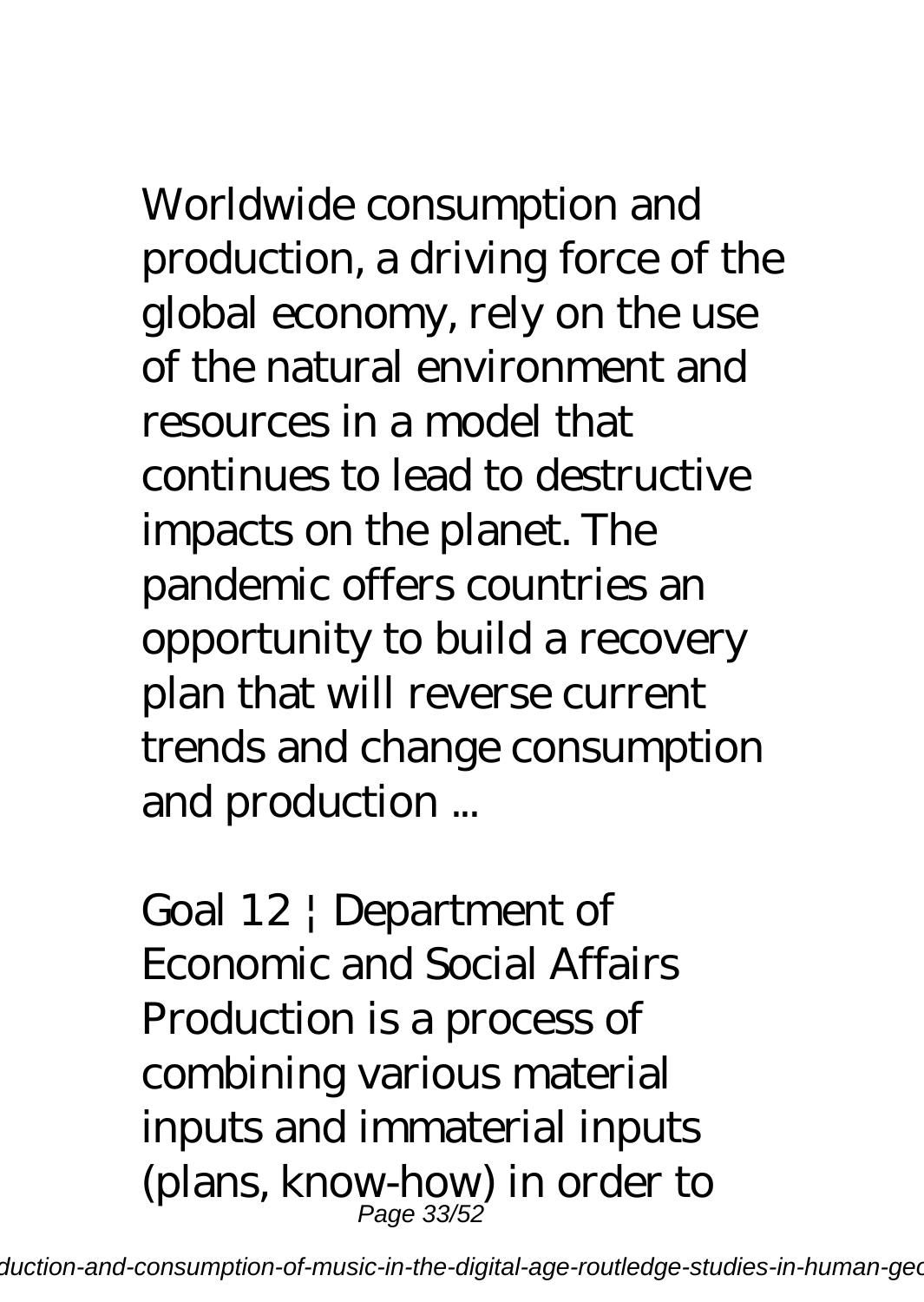make something for consumption (output). It is the act of creating an output, a good or service which has value and contributes to the utility of individuals. The area of economics that focuses on production is referred to as production theory, which in many respects is similar to ...

#### *Production (economics) - Wikipedia*

The research report includes specific segments by Type and by Application. Each type provides information about the production during the forecast period of 2019 to 2026. The Page 34/52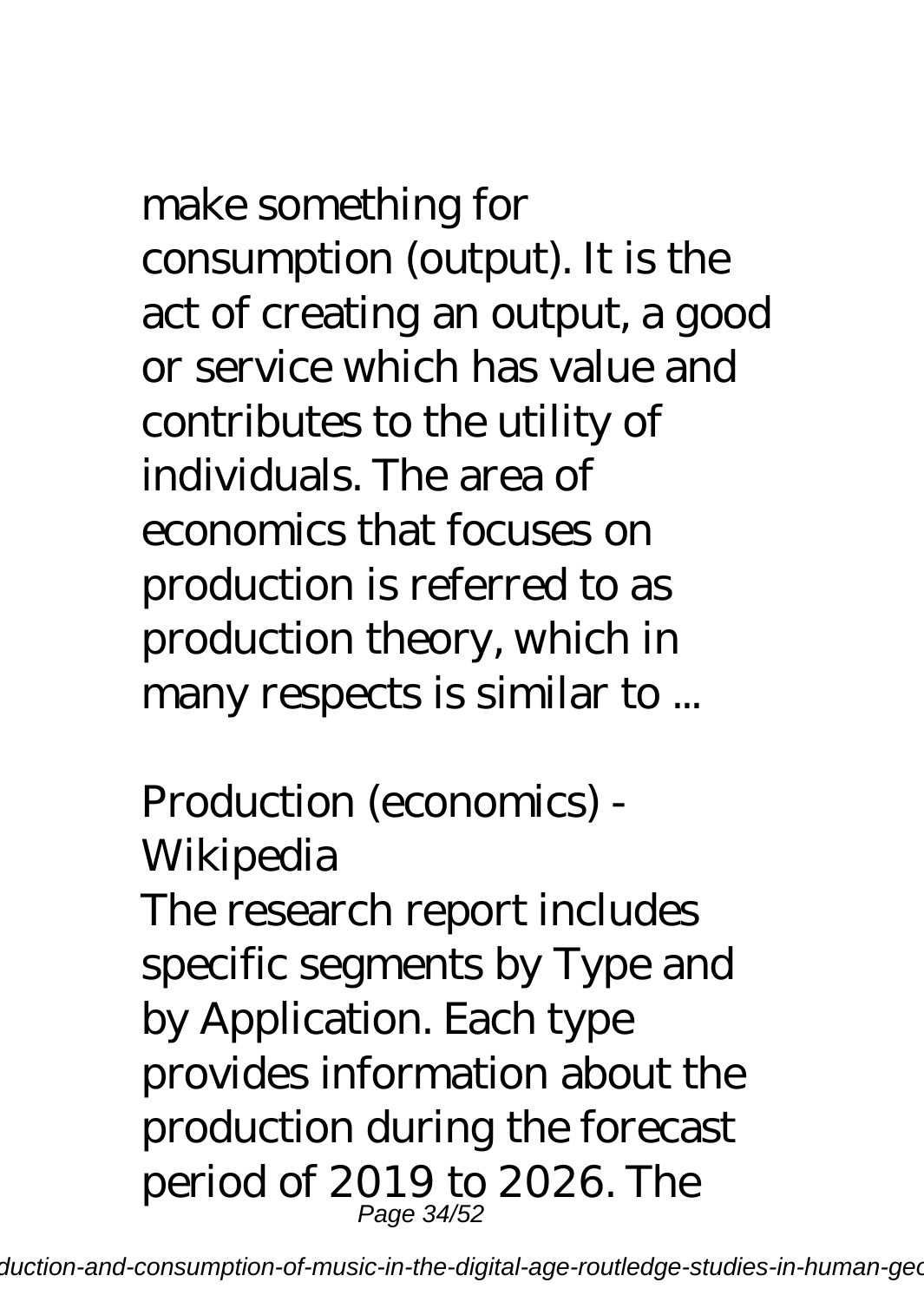application segment also provides consumption during the forecast period of 2019 to 2026.

## *Hazmat Suits Market by Production, Import, Export and*

*...*

China and the United States's production and utilization of electricity was far greater than all other eight countries. With the production of 4099 and consumption of 3866 billion kilowatts of energy, the United State's figures were four times more than that of Russian. However, it was still almost a thousand billion kilowatt less Page 35/52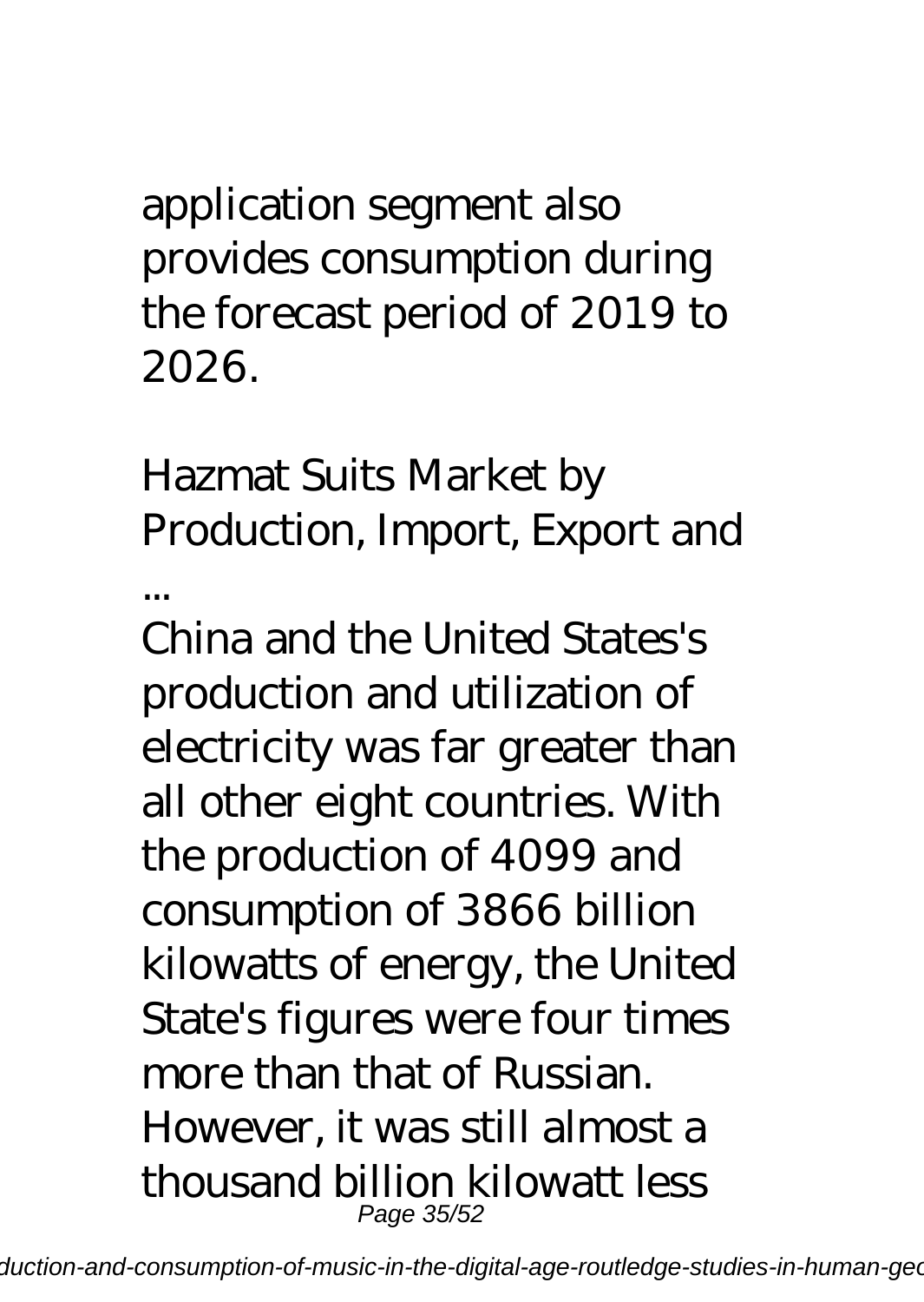#### than China.

*Task 1 Production And Consumption Of Electricity* Goal 12: Responsible consumption and production. Achieving economic growth and sustainable development requires that we urgently reduce our ecological footprint by changing the way we produce and consume goods and resources. Agriculture is the biggest user of water worldwide, and irrigation now claims close to 70 percent of all freshwater  $for...$ 

#### *Goal 12: Responsible* Page 36/52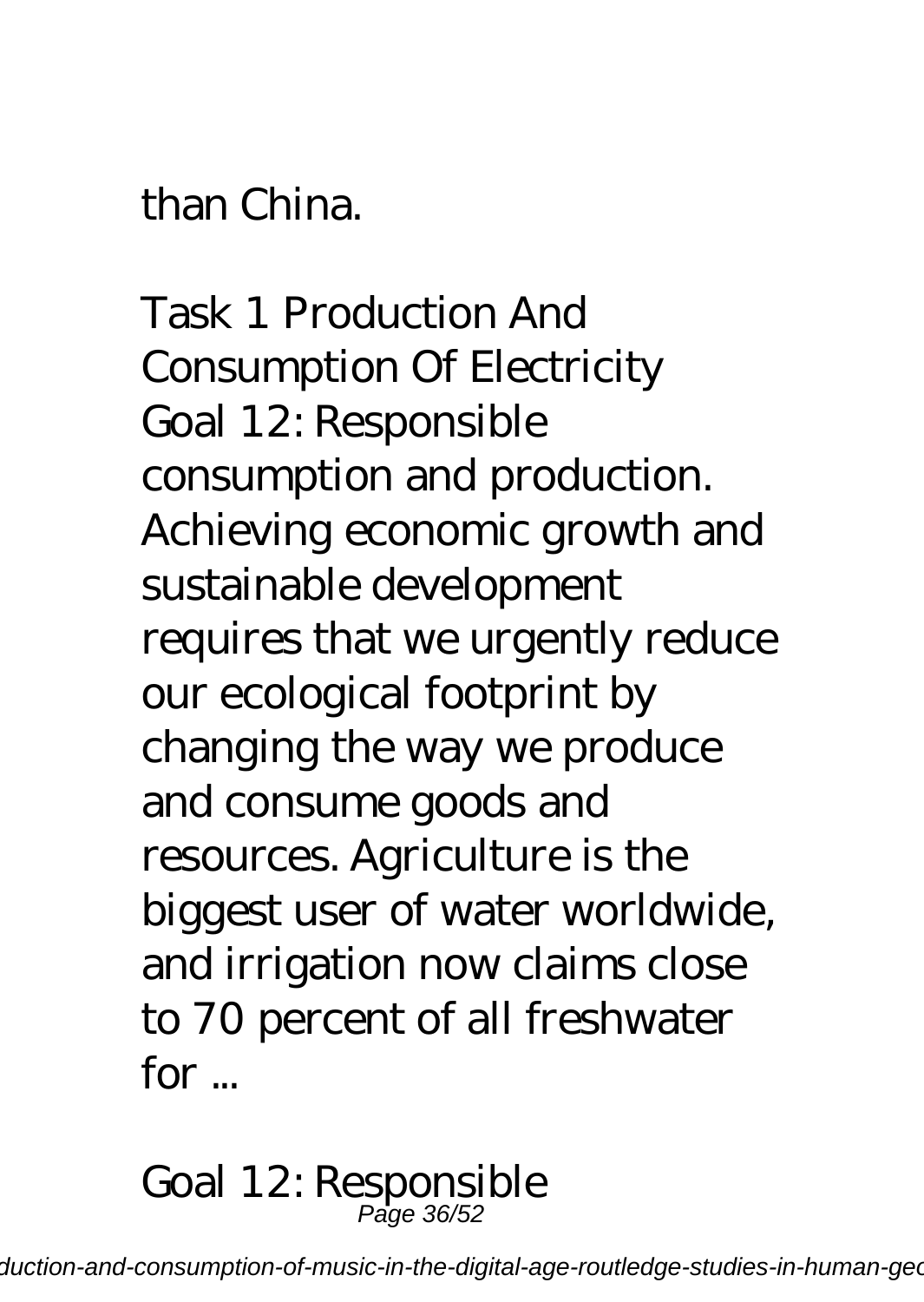#### *consumption and production | UNDP*

Production versus Consumption. 03/17/2006 George Reisman. There are two fundamental views of economic life. One dominated the economic philosophy of the nineteenth century, under the influence of the British classical economists, such as Adam Smith and David Ricardo. The other dominated the economic philosophy of the seventeenth century, under the influence of Mercantilism, and has returned to dominate the economic philosophy of the twentieth century, largely under the influence of Lord Keynes. Page 37/52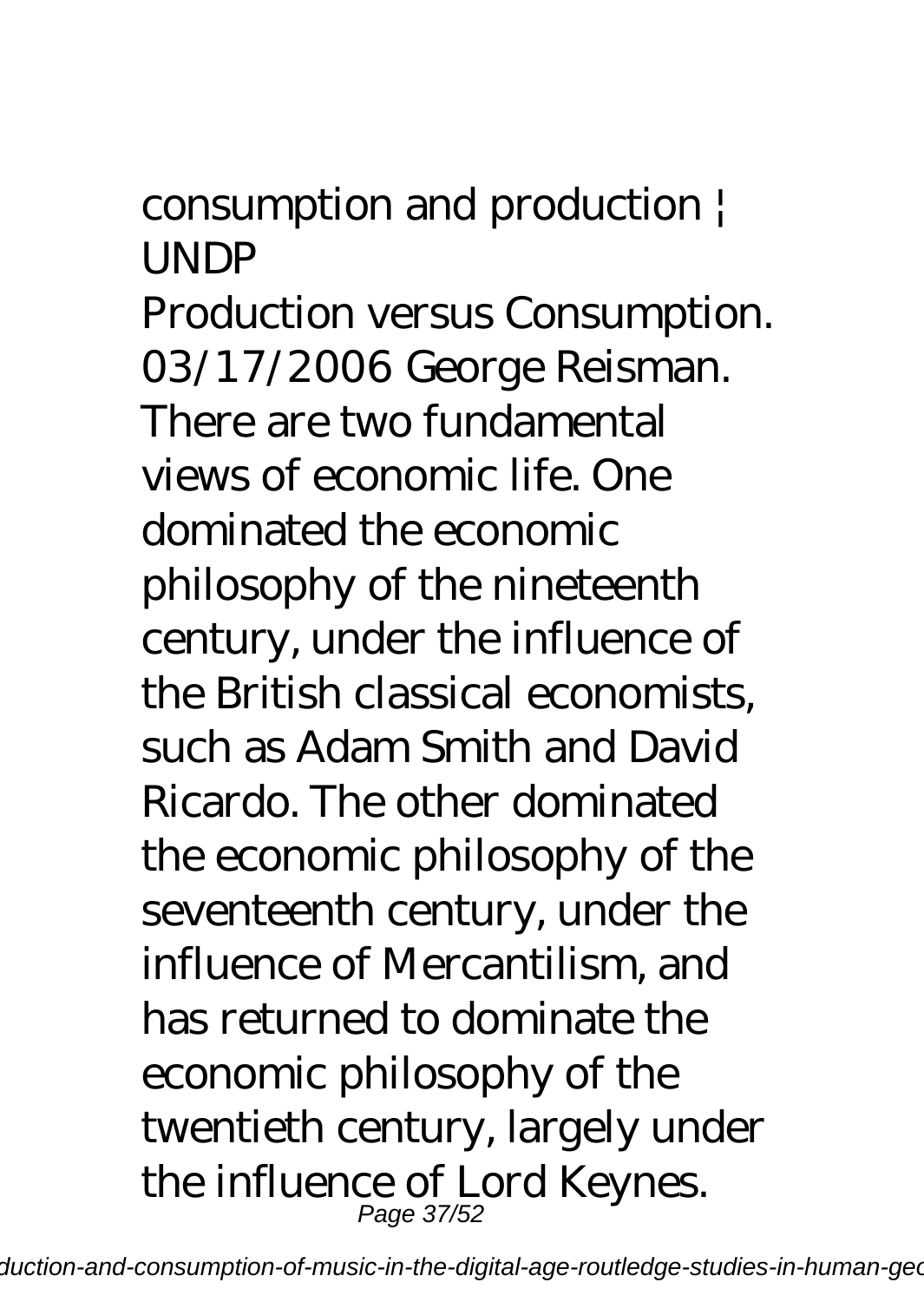#### *Production versus Consumption | Mises Institute*

The conditions for efficiency in consumption and production and overall economic efficiency. These conditions involve marginal rates of substitution (MRS) and marginal rates of product transformation (MRPT). The conditions were derived on the assumption that there were no external effects in consumption and production.

*Externalities in Production and Consumption* Buy Production and Consumption in English Page 38/52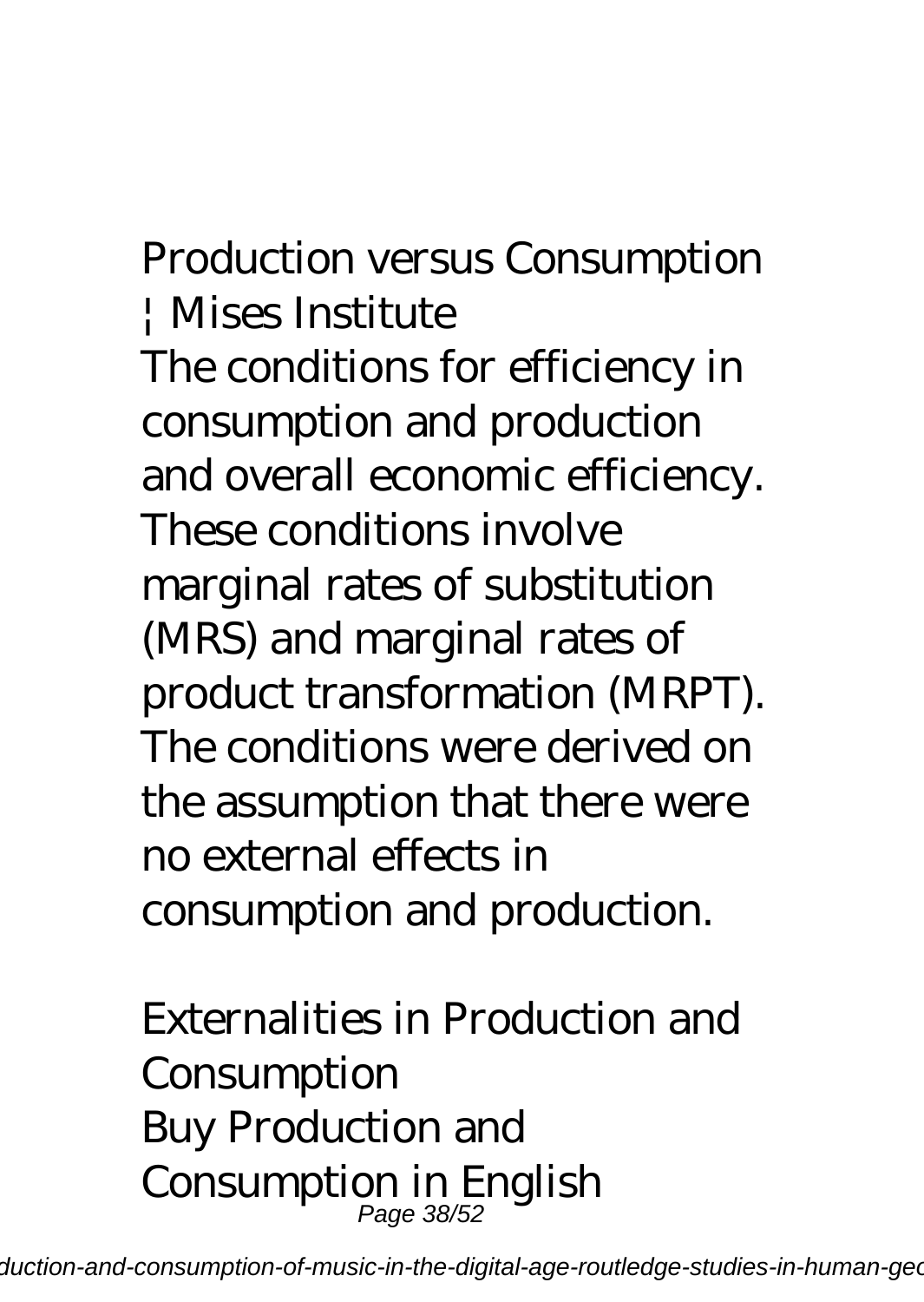Households 1600-1750 (Routledge Explorations in Economic History) 1 by Dean, Darron, Overton, Mark, Whittle, Jane, Hann, Andrew (ISBN: 9780415651073) from Amazon's Book Store. Everyday low prices and free delivery on eligible orders.

*Production and Consumption in English Households 1600-1750*

*...*

Buy Production and Consumption in English Households 1600-1750 First by Dean, Darron, Hann, Andrew, Overton, Mark, Whittle, Jane (ISBN: 9780415208031) from Page 39/52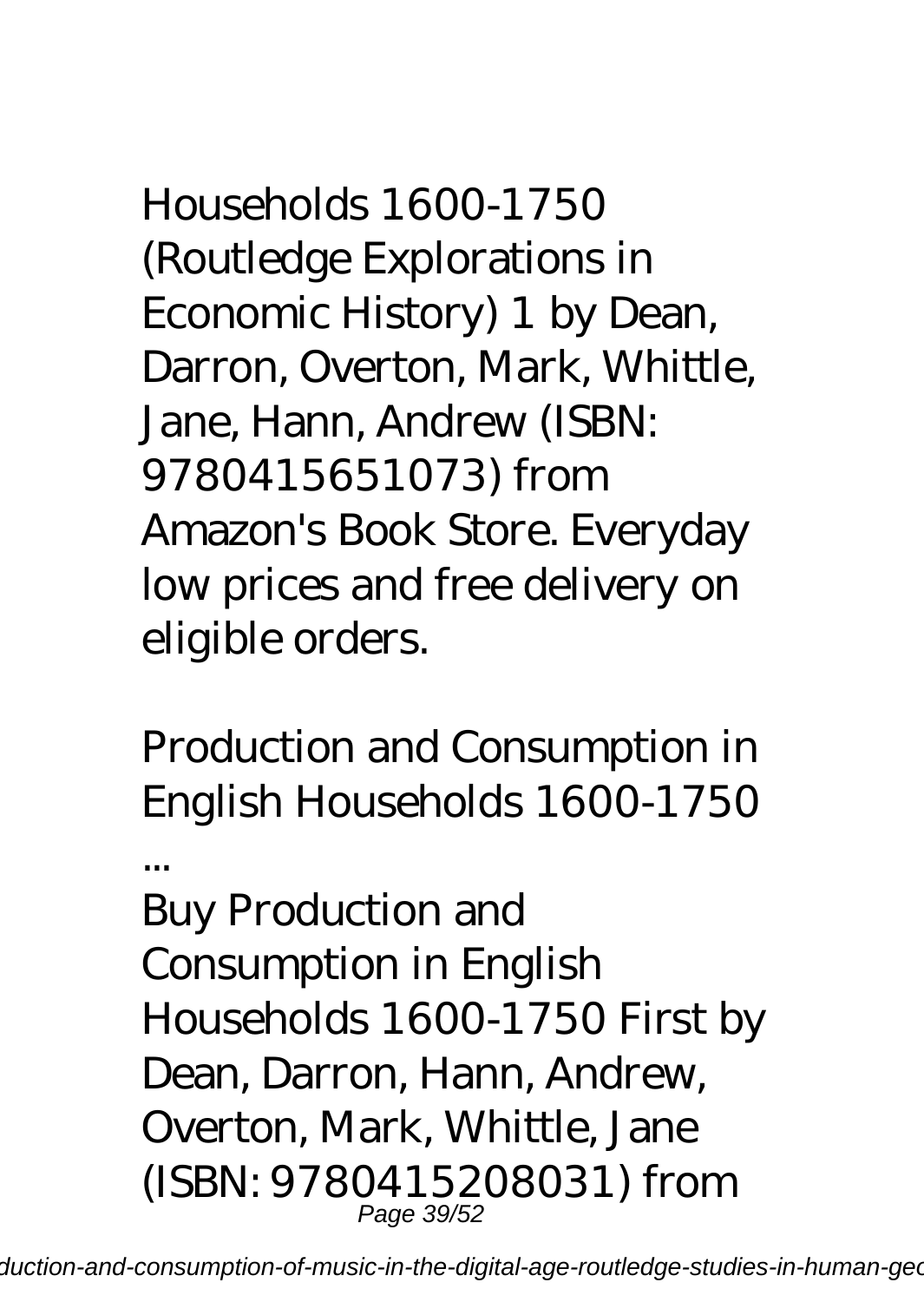Amazon's Book Store. Everyday low prices and free delivery on eligible orders.

*Production and Consumption in English Households 1600-1750 ...*

However, even if actual seafood consumption develops closer to the lower bound, this suggests that in 2030 China would need a minimum of 6 Mt of additional seafood to cover projected demand (compare 66 Mt production in 2020 with 72 Mt lower consumption estimate for 2030, Table 1) (see Supplemental Experimental Procedures). The less-Page 40/52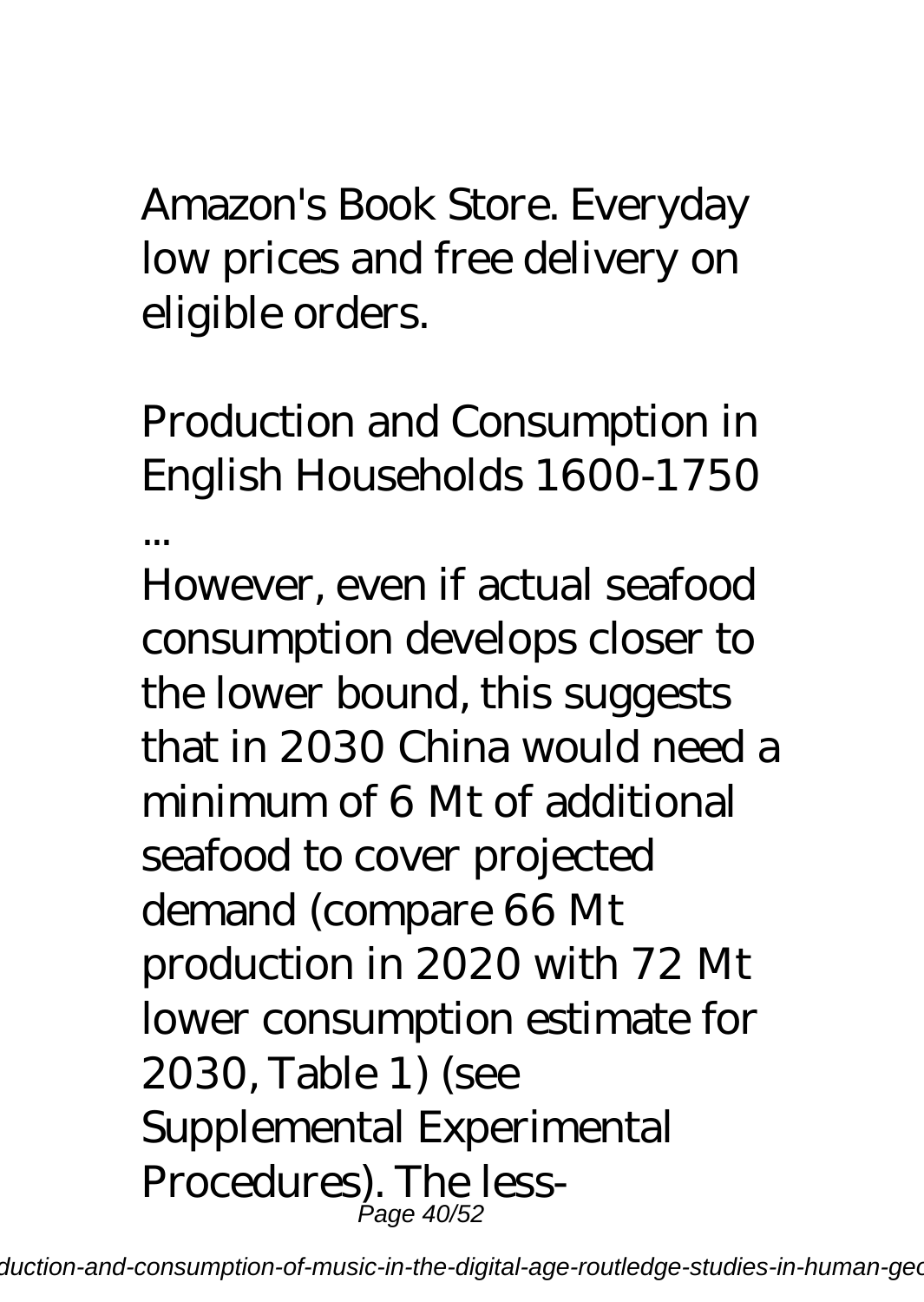#### conservative assumptions about demand suggest a misalignment ...

Buy Production and Consumption in English Households 1600-1750 (Routledge Explorations in Economic History) 1 by Dean, Darron, Overton, Mark, Whittle, Jane, Hann, Andrew (ISBN: 9780415651073) from Amazon's Book Store. Everyday low prices and free delivery on eligible orders.

#### *Economics: Production, Distribution and Consumption* Page 41/52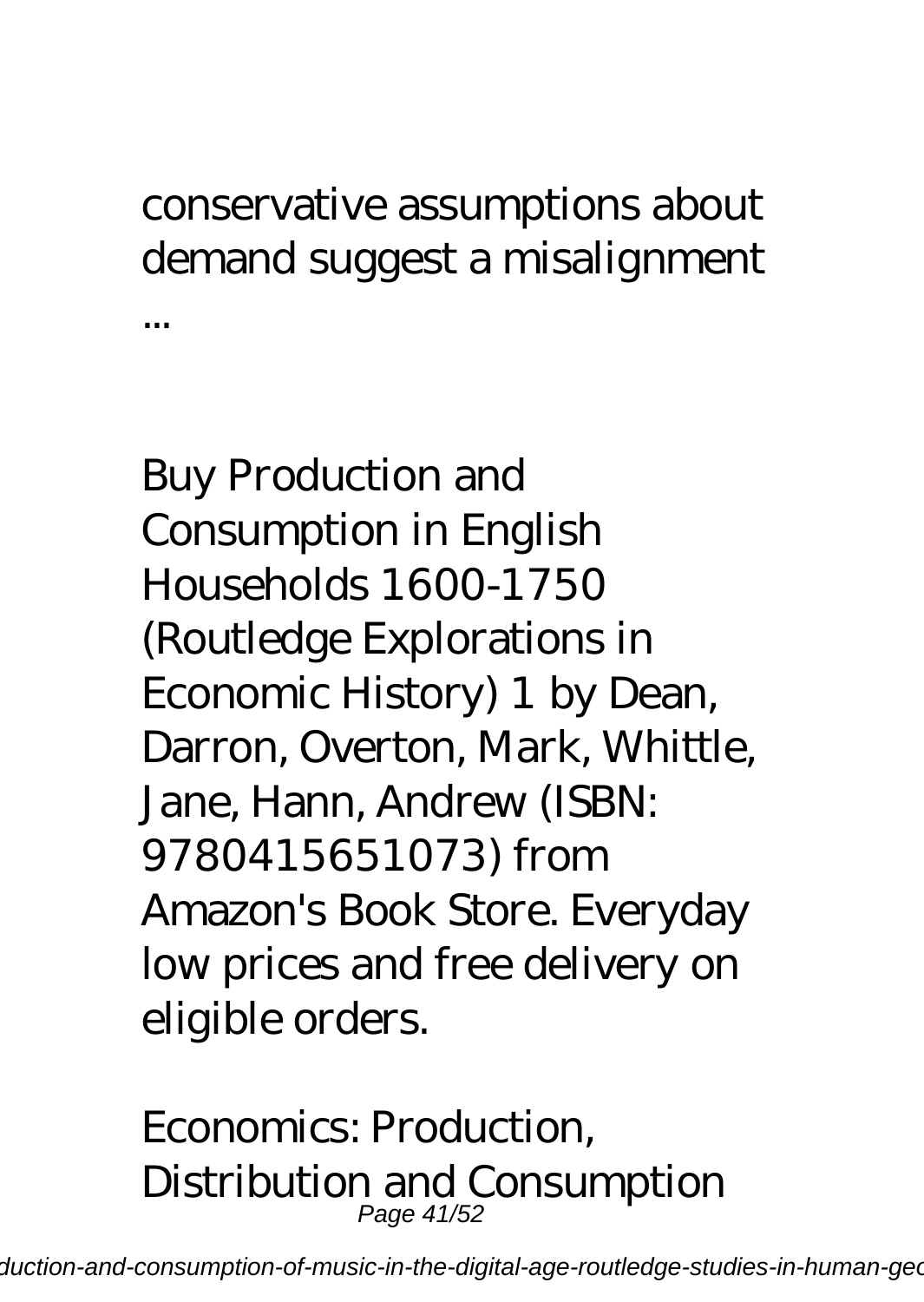*An Essay on Economic Theory (Part 1: Production, Distribution, and Consumption) by Richard Cantillon The Story of Stuff Everything is connected — Responsible consumption \u0026 production* Rise of Mass Production and Consumption*From production to consumption* Sustainable Development Goal 12 - Responsible Consumption and Production - Sami Kara *History and Origins of Tea* SDG 12 | Sustainable Consumption and Production Patterns*2030- SDG 12- Responsible Consumption and Production- Ted talks* Page 42/52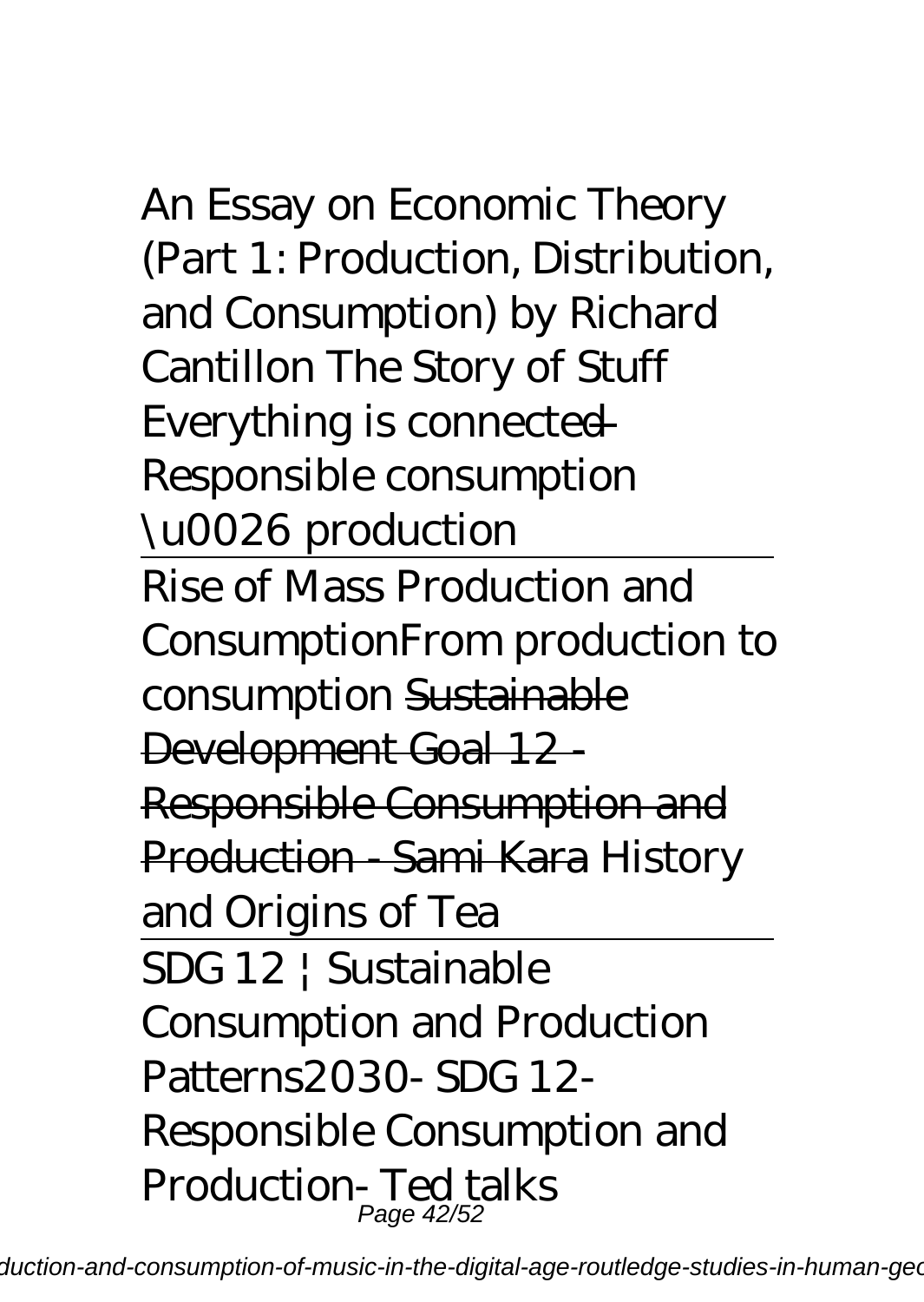*Production, Consumption, and Trade in the Standard Model* What you don't Understand about Money - Production and Consumption How a Book is Made How We Can Make the World a Better Place by 2030 Michael Green | TED Talks Step Up Your Mixing (Read These Books) **4 Production \u0026 Recording Books You Need To Read | FAQ Friday - Warren Huart: Produce Like A Pro** *Book Printing - The Self Publishing Process Book Printing and Manufacturing- A Guided Tour Retailers, Wholesalers and Distributors Responsible consumption -- the soft power of* Page 43/52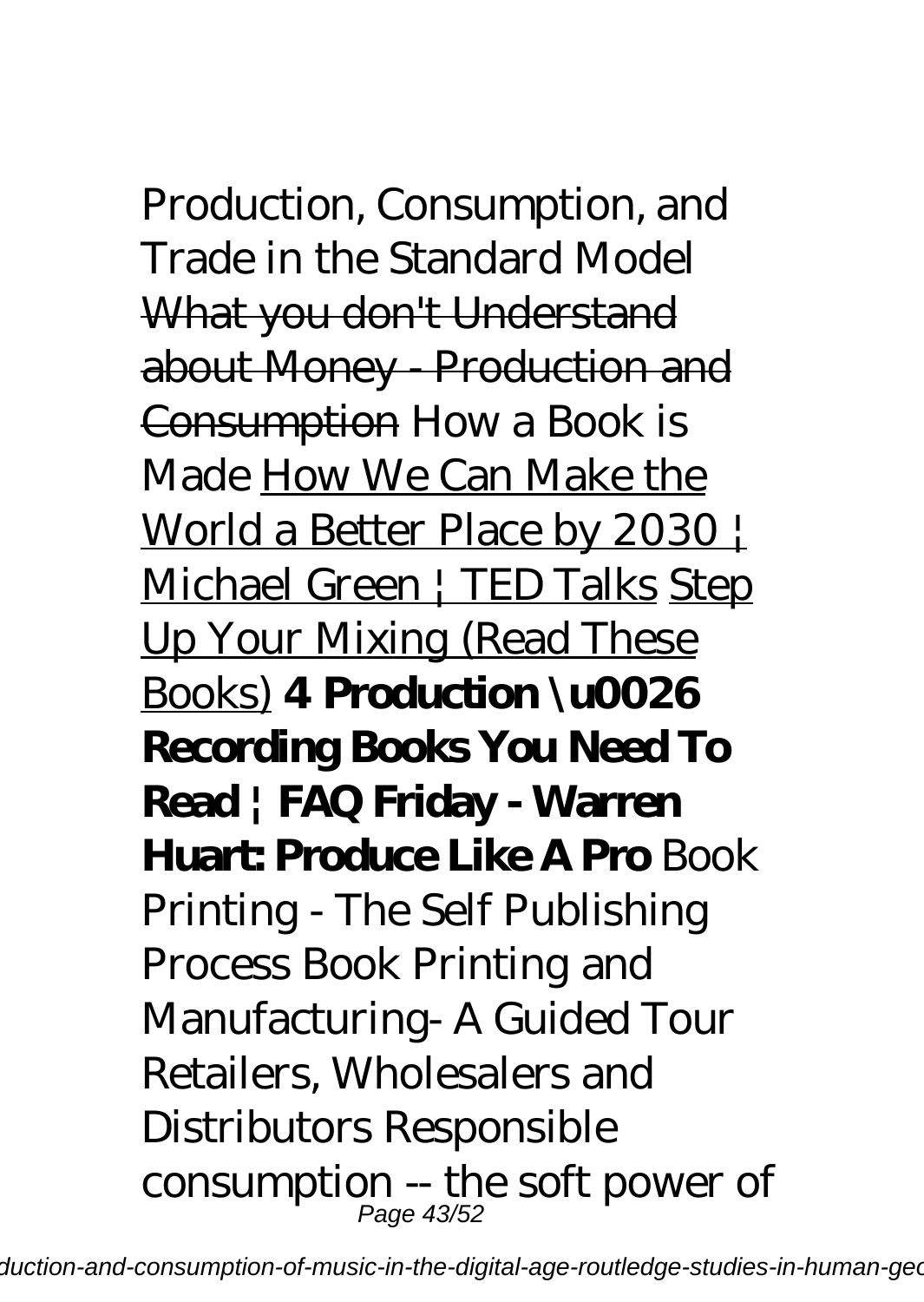*story telling: Guido Palazzo at TEDxLausanne Fully Automatic BookBinding Machine - Layflat Photobooks - Automatica HS - Photostory 5 Gifts for Music Producers [Books] | Zaytoven, Music Business, Mixing and More* Producers and Consumers | Social Studies for Kids | Kids Academy Substitutes Complements In Production in Consumption Lets Talk About Music Production Books Clothing: The Ethics of Production and Consumption Rise of Mass Production and Consumption (Part 1) - The Making of a Global World | Class 10*SDG 12: Explaining* Page 44/52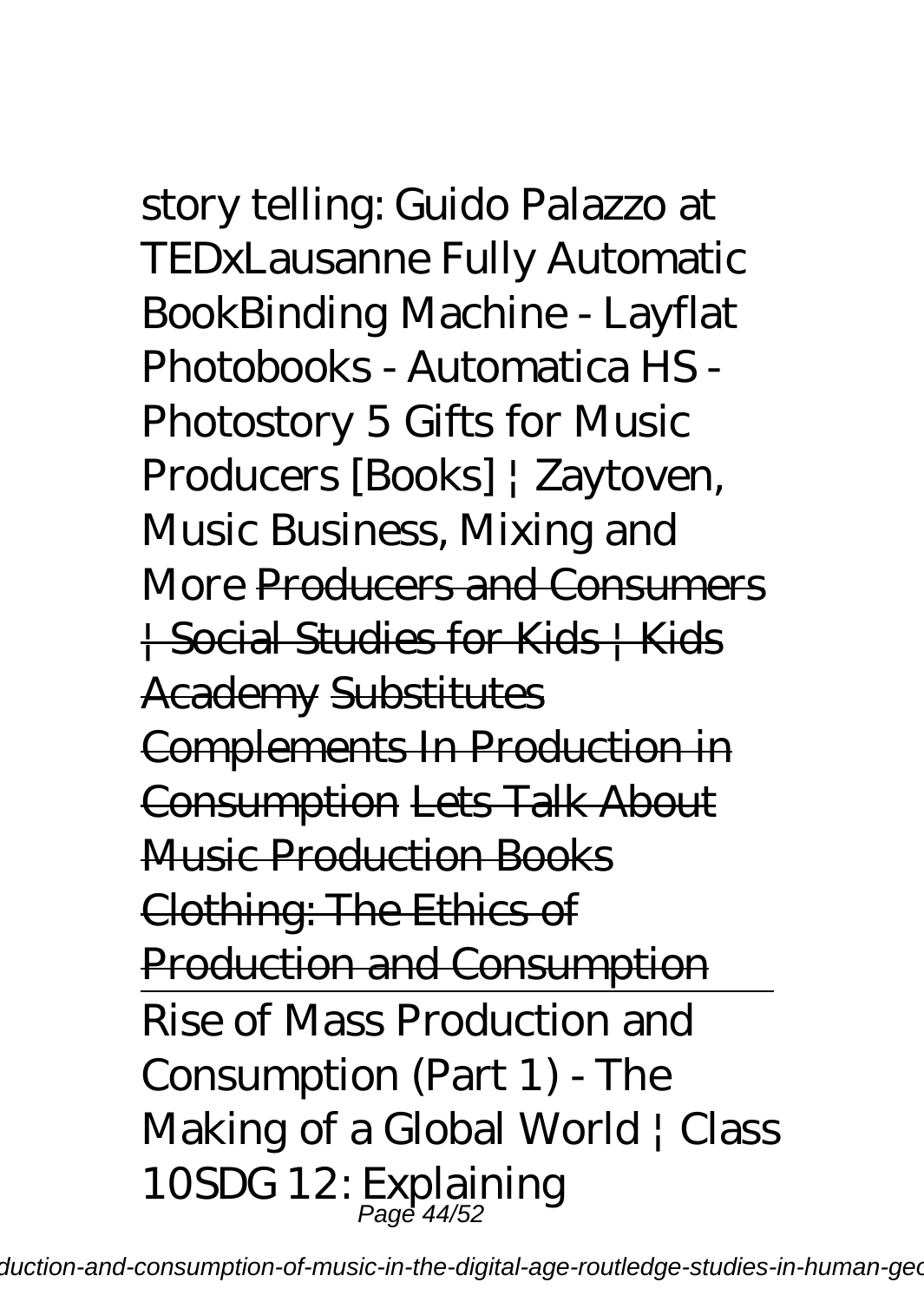*responsible consumption and production* Book Production From Start To Finish, Digital Printing and Binding Perfect Bound Books My TOP 5 Mixing and Music Production Books of 2019 *The Production And Consumption Of Production versus Consumption | Mises Institute*

Sustainable consumption and production – United Nations ... Implement the 10-Year Sustainable Consumption and Production Framework Implement the 10?Year Framework of Programmes on Sustainable Consumption and

Page 45/52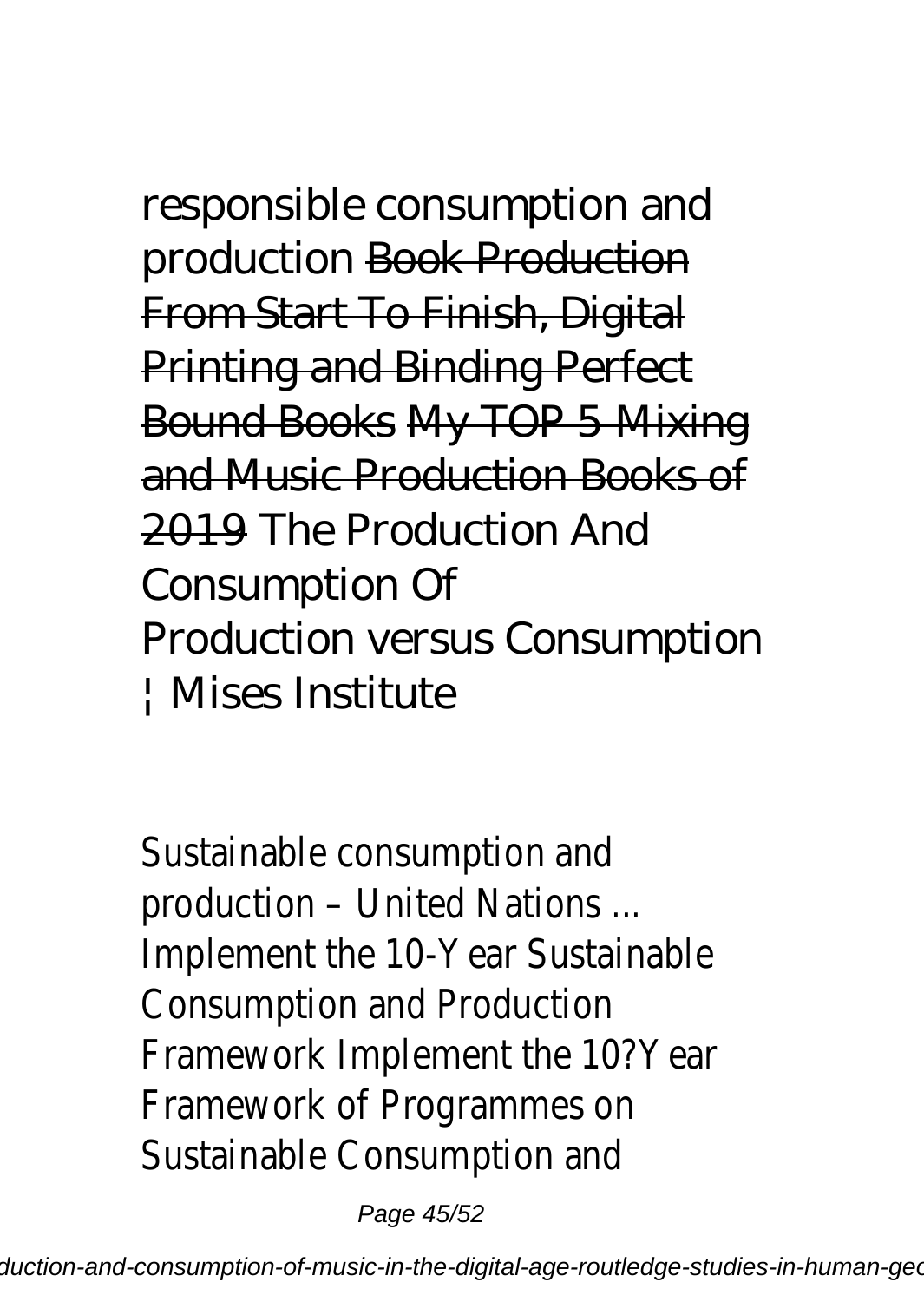Production Patterns, all countries taking action, with developed countries taking the lead, taking into account the development and capabilities of developing countries. Target 12.2

Energy production and consumption by source. Energy mix. Electricity mix. This page focuses on total energy and electricity consumption, without digging into the details on where this energy comes from, and how sources are changing over time. Production is a process to make a product using four factors of production. Land, Labor, Capital and

entrepreneur. Production is the process which change one object into another. consumption is the use of products, usually measured as

Page 46/52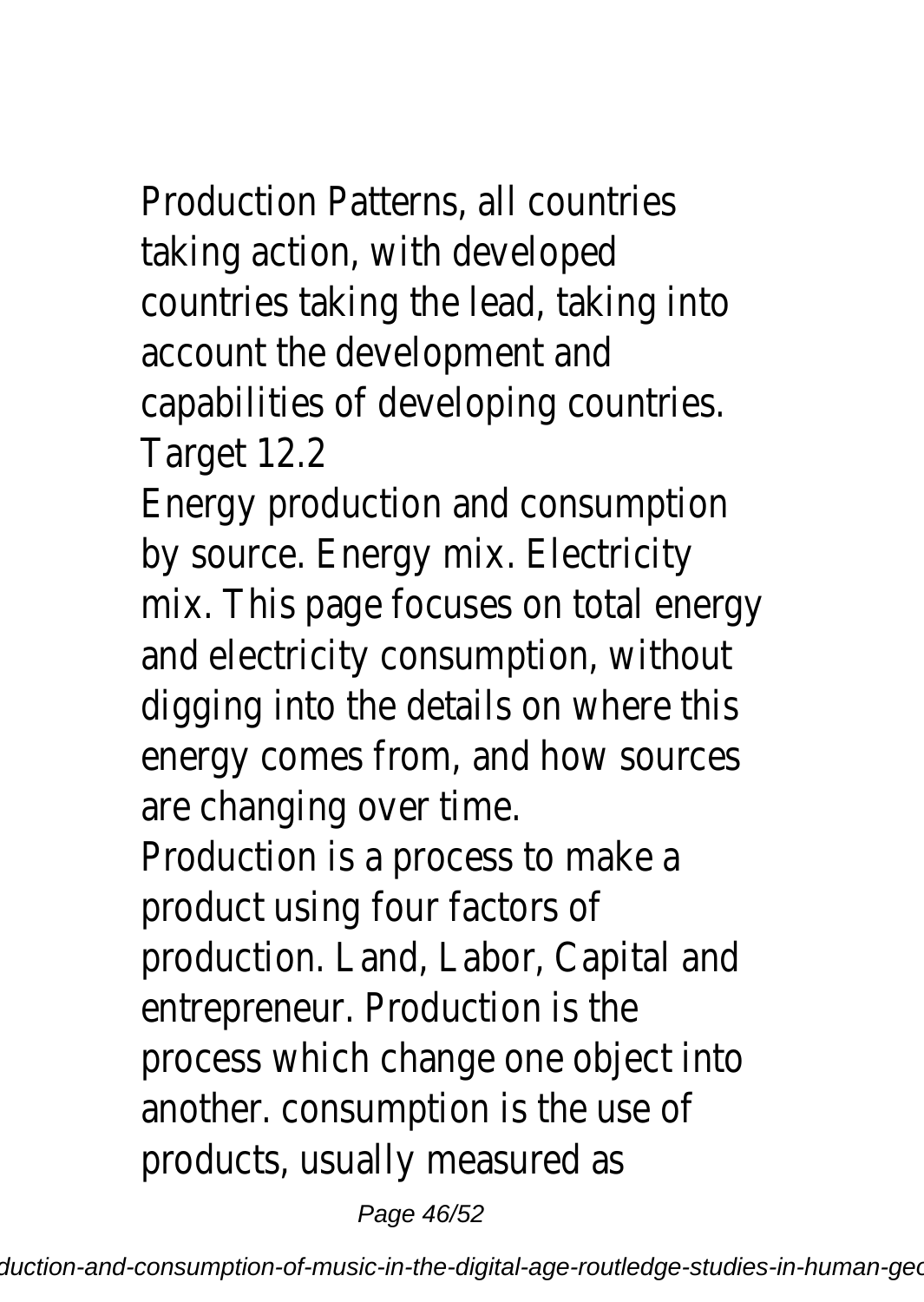purchase of end of the production line goods and services. 747 views.

Sustainable production and consumption can be defined as production and use of products and services in a manner that is socially beneficial, economically viable and environmentally benign over their whole life cycle. The journal aims to provide a leading platform for publishing highquality interdisciplinary... Read more

Goal 12: Responsible consumption and production. Achieving economic growth and sustainable development requires that we urgently reduce our ecological footprint by changing the way we

Page 47/52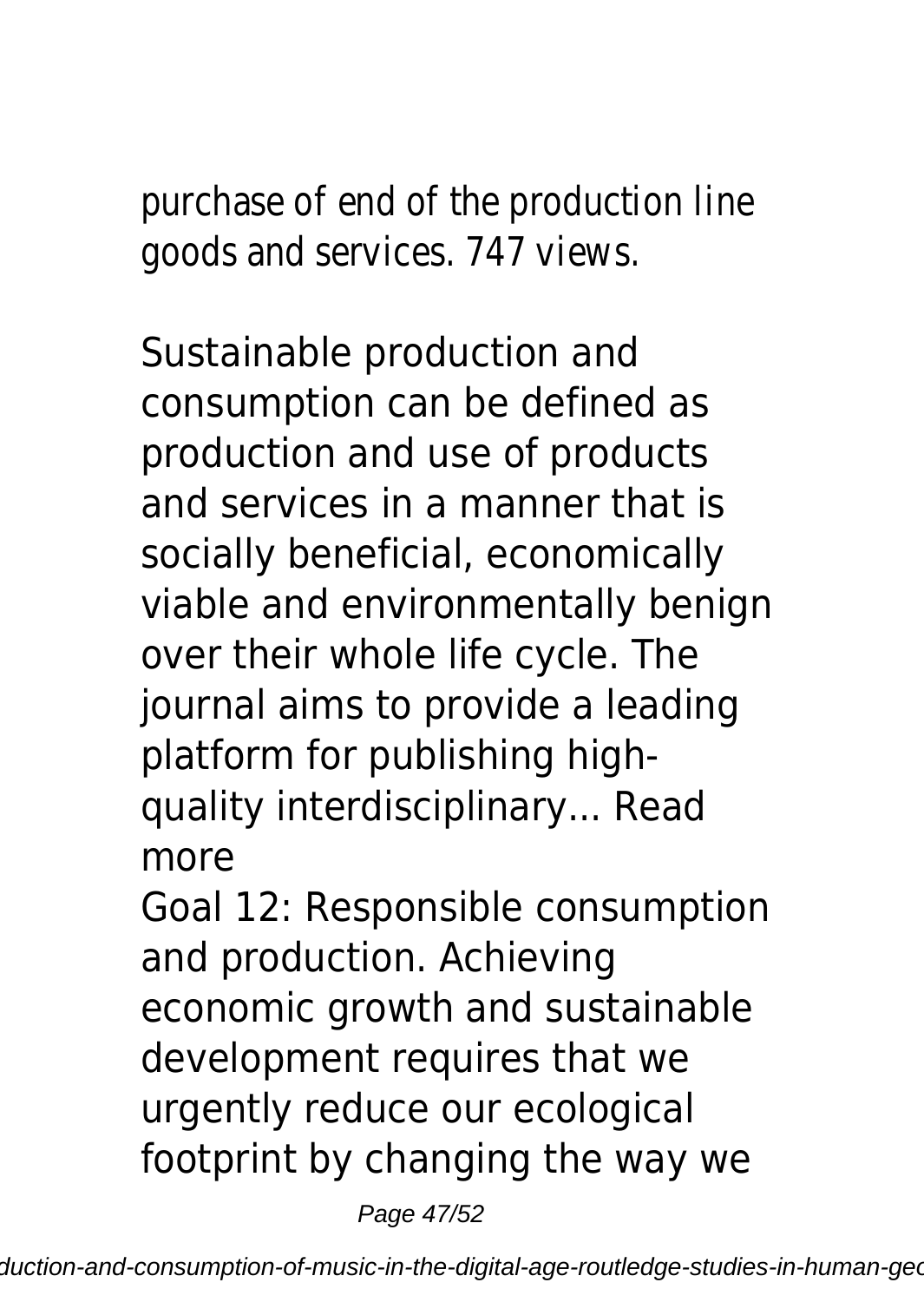produce and consume goods and resources. Agriculture is the biggest user of water worldwide, and irrigation now claims close to 70 percent of all freshwater for ... Consumption and household production. Aggregate consumption is a component of aggregate demand. Consumption is defined in part by comparison to production. In the tradition of the Columbia School of Household Economics, also known as the New Home Economics, commercial consumption has to be analyzed in the context of household production. The opportunity cost of time affects the cost of homeproduced substitutes and therefore demand for commercial

Page 48/52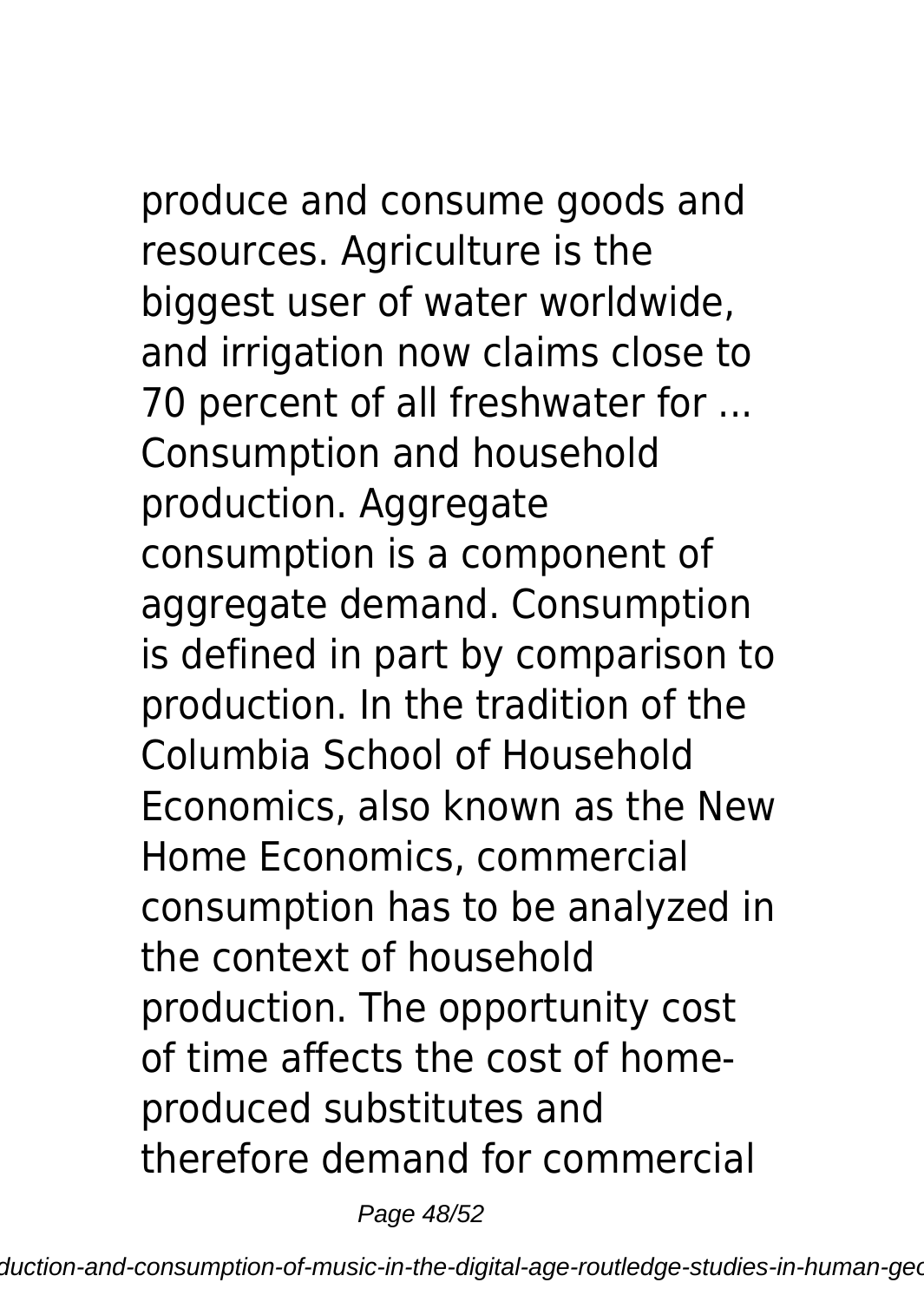goods and services. Production and Consumption: What is Globalisation? Globalisation is a simple term, yet it is hard to be defined. With the advancement of Information Communication and Technology, the world has become more and more interconnected. Never before in human history has such intense relationship with each other. The relationship is built up through ...

*Production and Consumption - Home (Introduction) Goal 12: Responsible Consumption and Production |*  $The$ *Energy Production and Consumption - Our World in* Page 49/52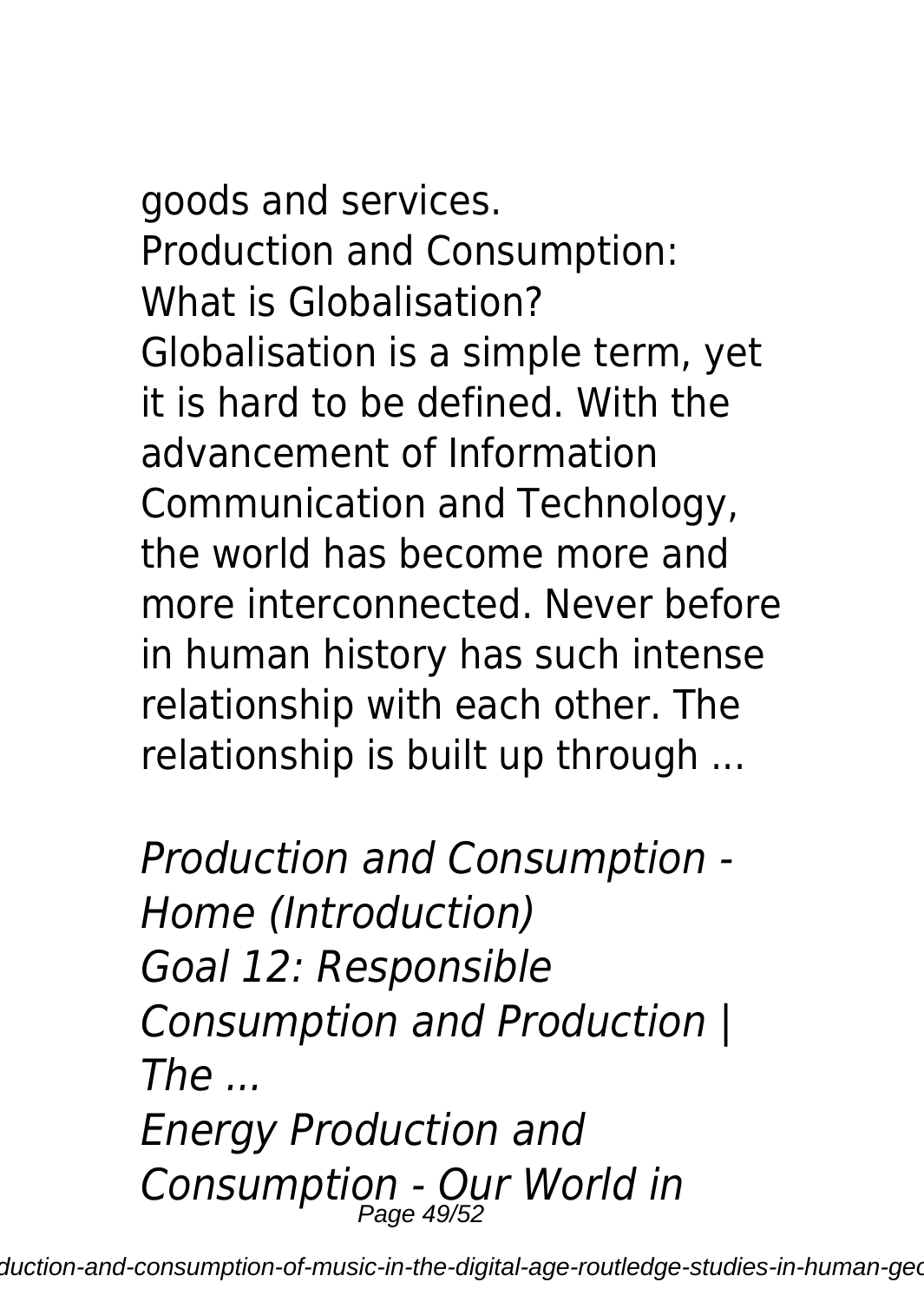#### *Data*

*The research report includes specific segments by Type and by Application. Each type provides information about the production during the forecast period of 2019 to 2026. The application segment also provides consumption during the forecast period of 2019 to 2026.*

**7-12. Goal 7: Energy. Goal 8: Economic Growth. Goal 9: Infrastructure, industrialization. Goal 10: Inequality. Goal 11: Cities. Goal 12: Sustainable consumption** Page 50/52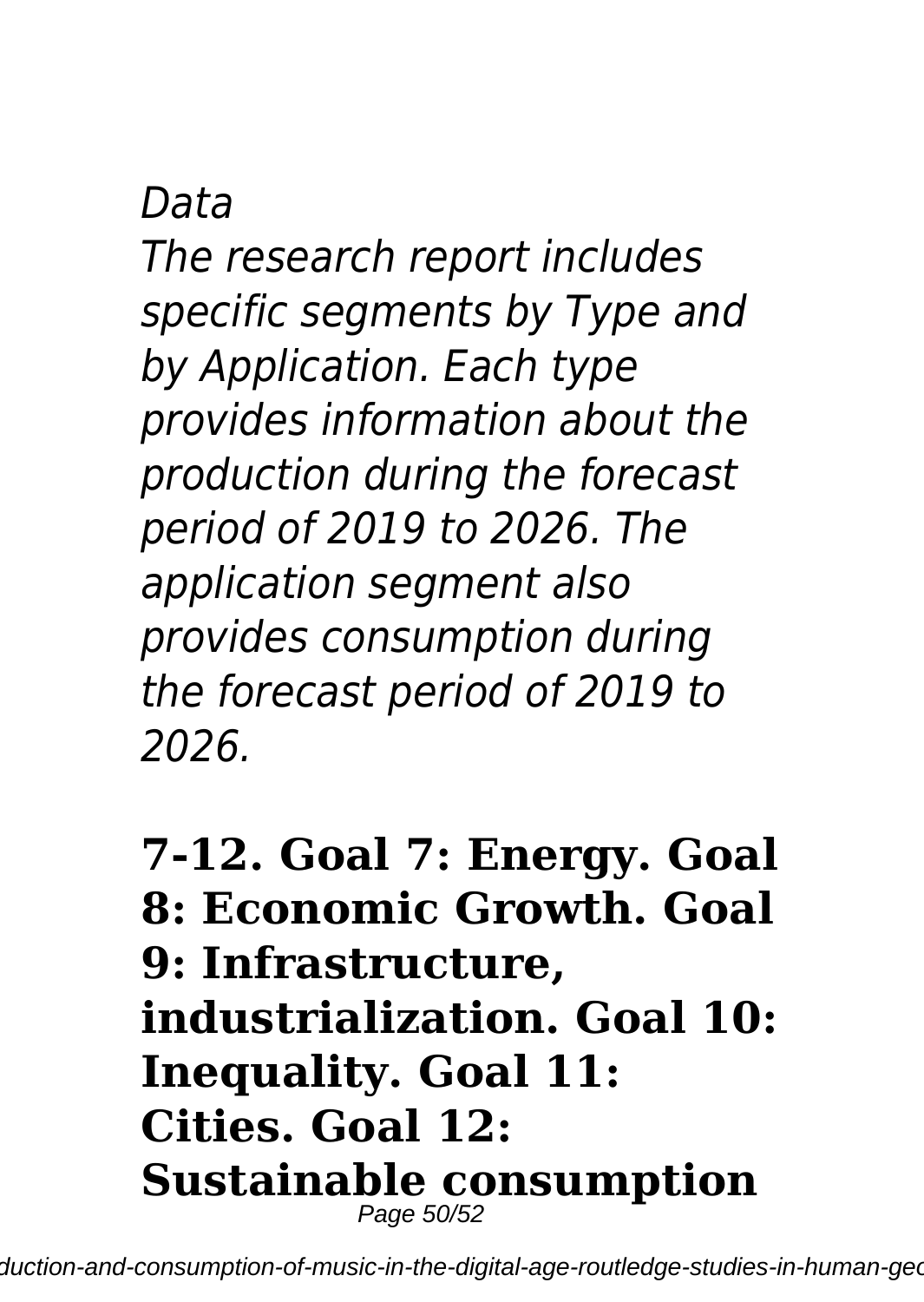**and production. 13-17. Goal 13 ...**

*Goal 12 | Department of Economic and Social Affairs Hazmat Suits Market by Production, Import, Export and ...*

**Production and Consumption are two very significant process in a business cycle. These two processes are where product (or services) is made, and obtained by the consumers. Both of these activities involve two sides of people --the suppliers and the consumers.**

Page 51/52